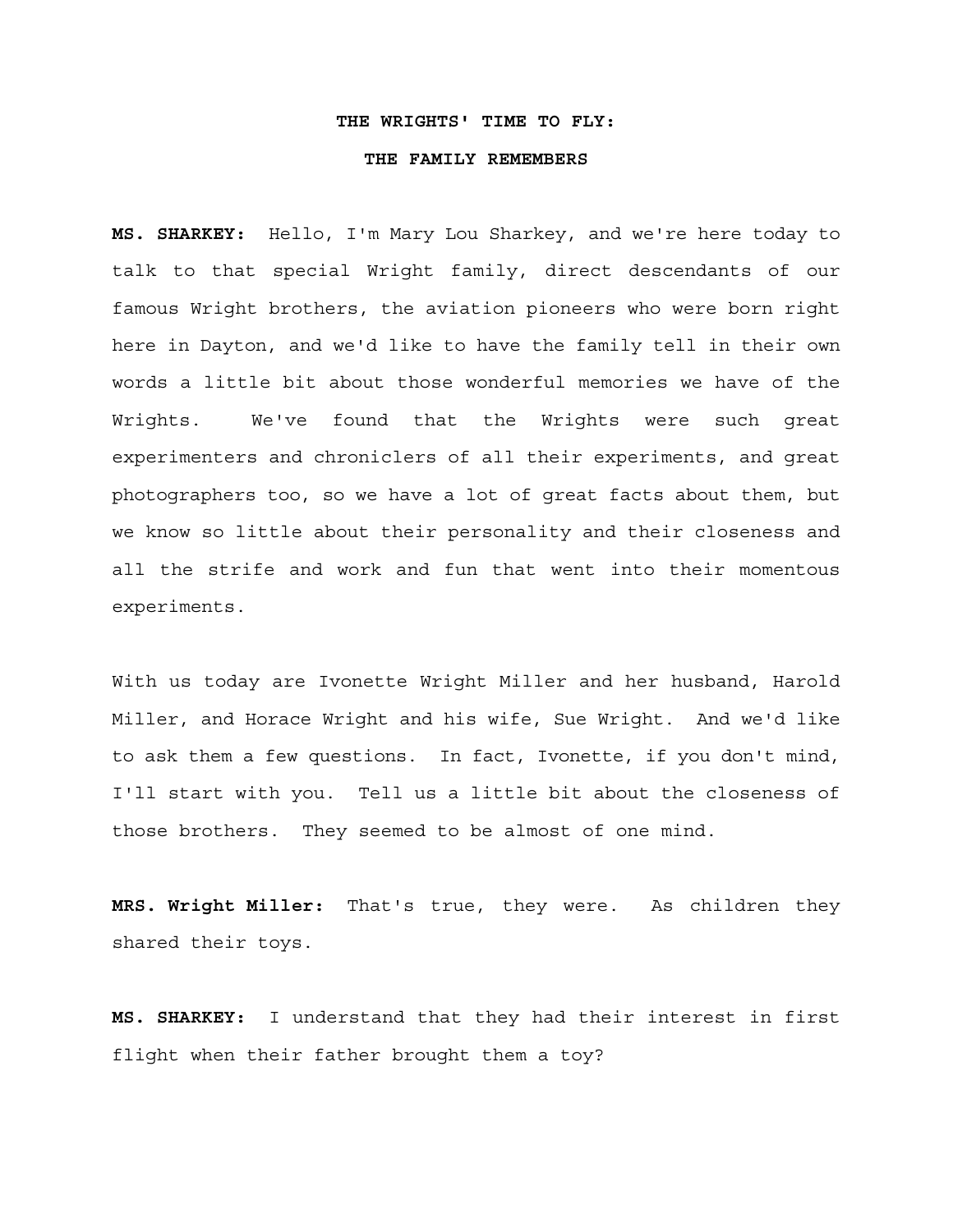**MRS. Wright Miller:** Yes. Yes, it was a helicopter-type of thing, and he . . . Their father was Bishop Wright, and in his travels around the churches he visited he found this toy and brought it home to them. They were all interested in it. They called it "the flying bat." (chuckling) It was one of those things that was propelled by rubber bands.

**MS. SHARKEY:** Really?

**MRS. Wright Miller:** That was the start of their interest in flying, I think. That was at the base of it.

**MS. SHARKEY:** Now, they also did a lot of reading about Otto Lilienthal, the German glider expert. Can you tell me a little bit about how that . . . ?

**MRS. Wright Miller:** Well, they thought that his ideas were better than anybody else's. They felt that he had more of what it takes to fly than any of the rest of them, but he missed it too, in some ways. But he had more good information than any of the rest of them.

**MR. MILLER:** If I might interrupt and say that when they found out Lilienthal had got high enough in the air to fly . . . his plane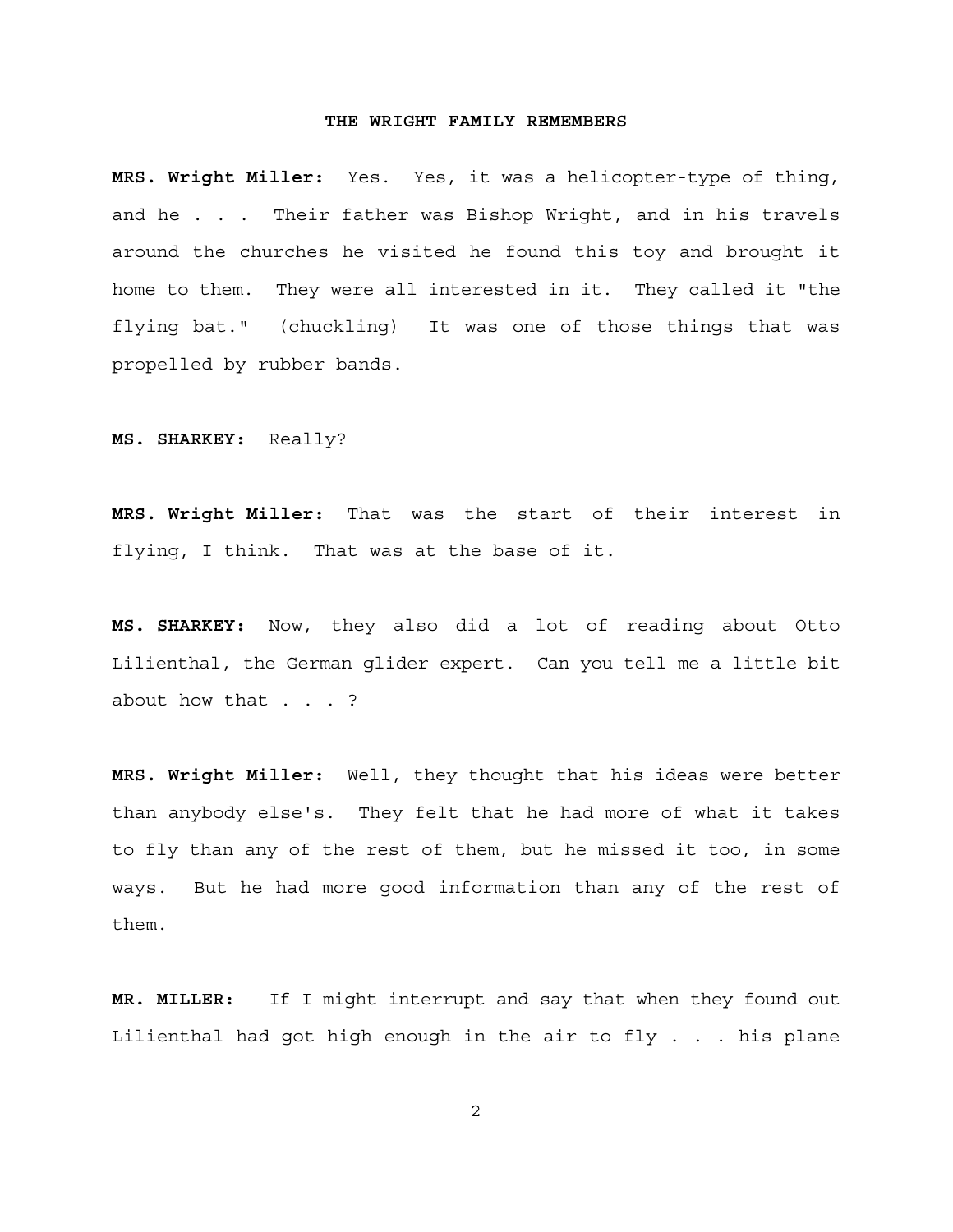collapsed and he killed himself, why, they thought that he had proved something: He'd at least got high enough off the ground to kill himself.

**MS. SHARKEY:** That's one way of looking at it, isn't it? Horace, their personalities were different, even though they were very close.

**MR. WRIGHT:** Yes, they were different, but I think both of them enjoyed a challenge of another mind and a mind that could really put some pressure on their thinking. (chuckling) And I think that when they would argue and then after awhile they'd get quiet and one of them would go off and try to prove his point and figure a way that he could prove it.

**MS. SHARKEY:** So their brilliant minds kept egging the other on.

**MR. WRIGHT:** But I think both of them helped develop the other's mind.

**MS. SHARKEY:** Yes.

**MR. WRIGHT:** Wilbur was more, I'd say, practical. Orville was more of a dreamer, I think. But I've always thought that one of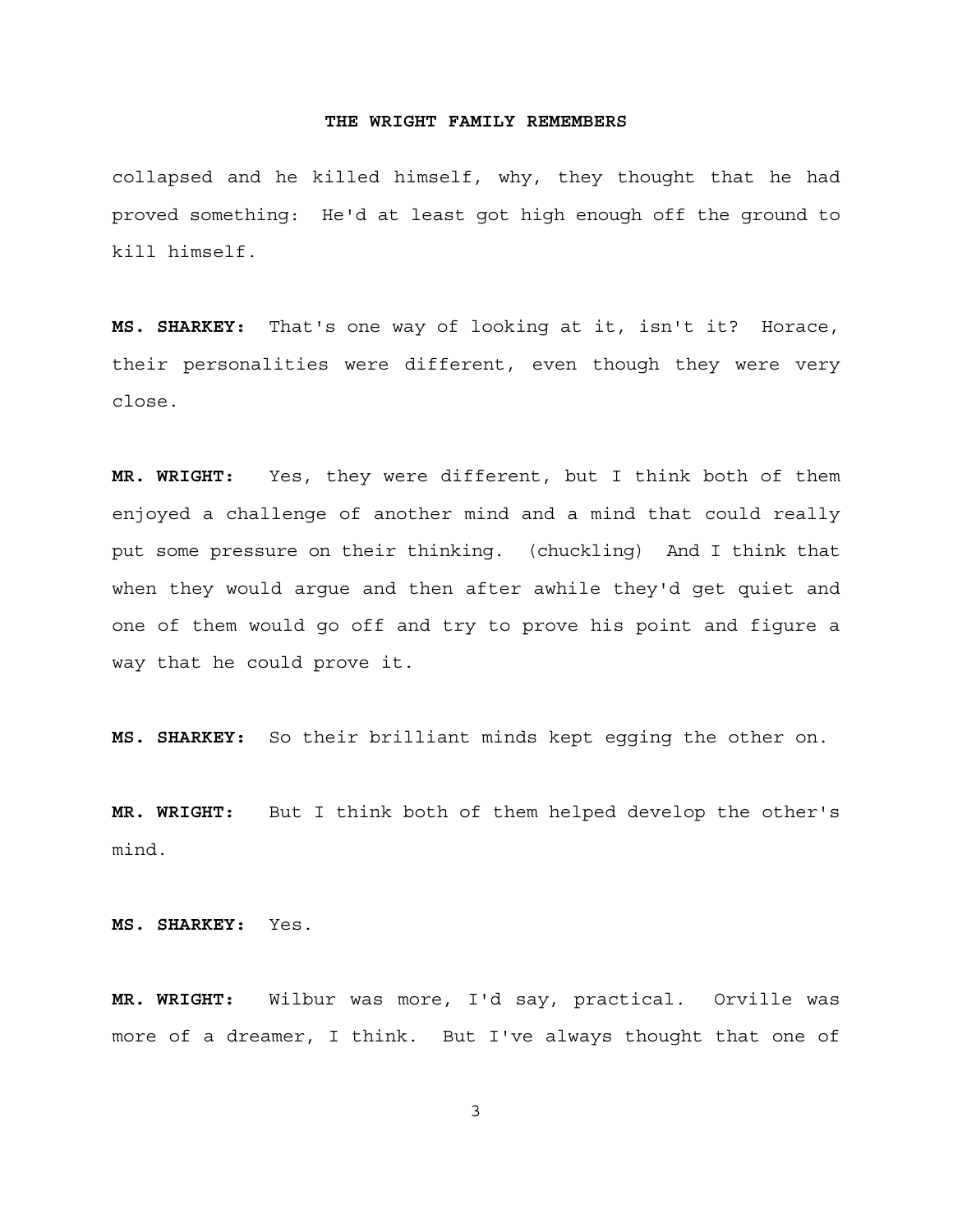Orville's main abilities was thinking in three dimensions. And in thinking in three dimensions, that means flying. And he could feel when he was up in the air what to do and different  $\ldots$  . And if you try to figure it yourself, it's baffling. But he, I think, could think in what I call three dimensions.

**MS. SHARKEY:** That's very interesting. I believe that. I believe that. Uncle Orville had a pretty good sense of humor, as well, I understand.

**MRS. Wright Miller:** Oh yes, and he was a prankster.

**MS. SHARKEY:** Was he a prankster?

**MRS. Wright Miller:** Very much so. Perhaps you want me to tell a story?

**MS. SHARKEY:** I'd like you to.

**MRS. Wright Miller:** We were there for dinner the first Christmas after we were married, the first time my husband was there for the Christmas dinner. For our Christmas each year, Uncle Orv gave us . . . put on the table an envelope with our name on each one of them, printed by himself--he was a very good printer--and a freshly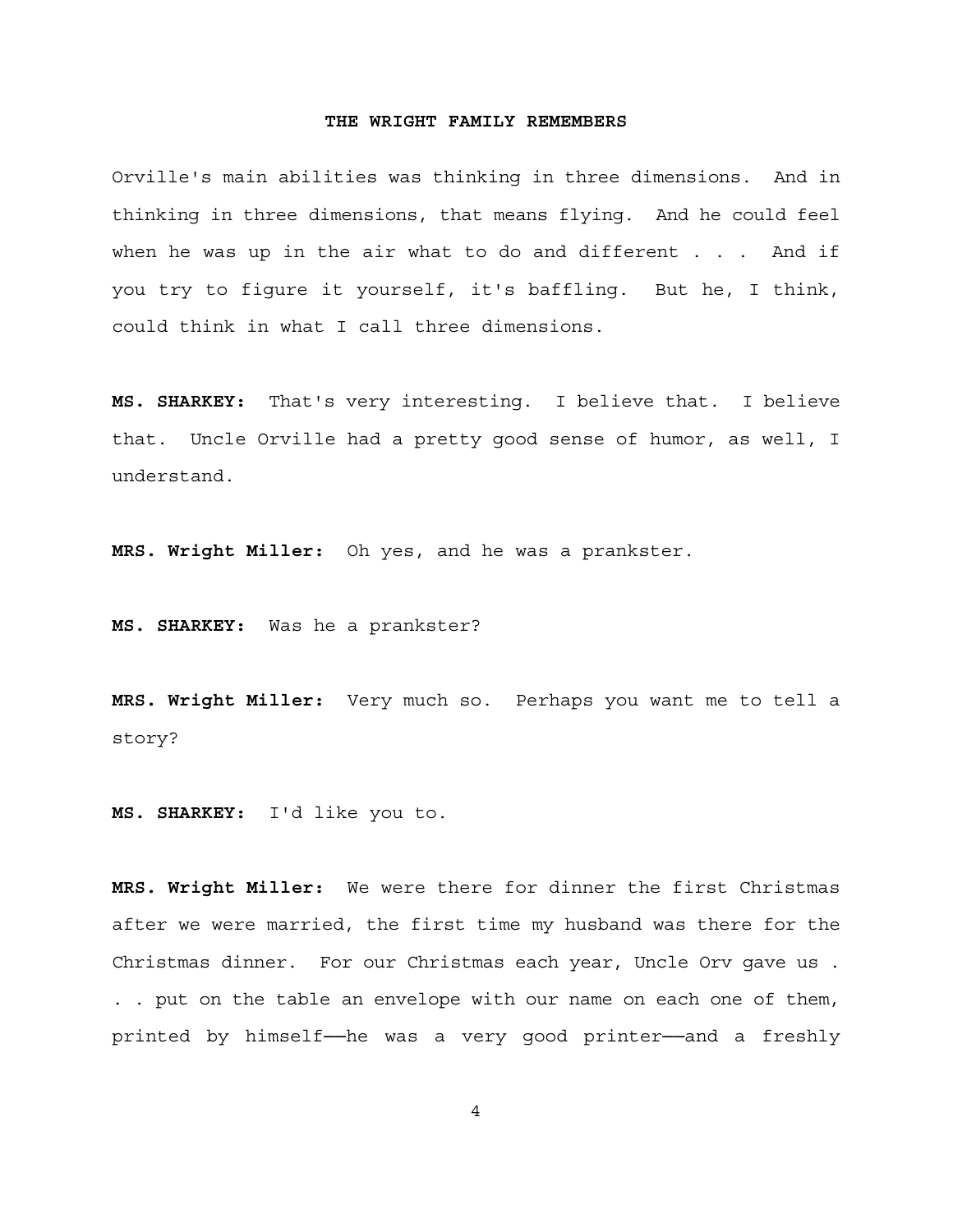minted twenty-dollar bill inside. Well, after everybody had opened their envelope and taken out the money, I looked around and my husband, who was a new member of the family, had a box of candy. And that gave us the idea, well, Uncle Orv was playing the prank on him this time. So they said, "Scribze, open it up. I bet yours is inside someplace." Well, he was very embarrassed and he said he was satisfied with a box of candy and he didn't want to look any further, but he looked into the box of candy and took out every piece of candy. There was nothing there. So, after awhile they said, "There certainly must be something in there. Take out. Look again. Maybe if you take the piece of paper, the paper that is on it, take that off." And so he took each . . . took the paper all off of the box of candy. And in under the top of it where there was sort of a plushy thing on top, there was his envelope with his name on it and the money inside.

**MS. SHARKEY:** He had to search for it, didn't he? (chuckling)

**MRS. Wright Miller:** And Uncle Orv was . . . his eyes were just dancing! He had been successful in putting across one of his ideas, and he was delighted. Scribze was embarrassed to death.

**MS. SHARKEY:** (chuckling) I understand that they used to actually entertain the youngsters in the family, too.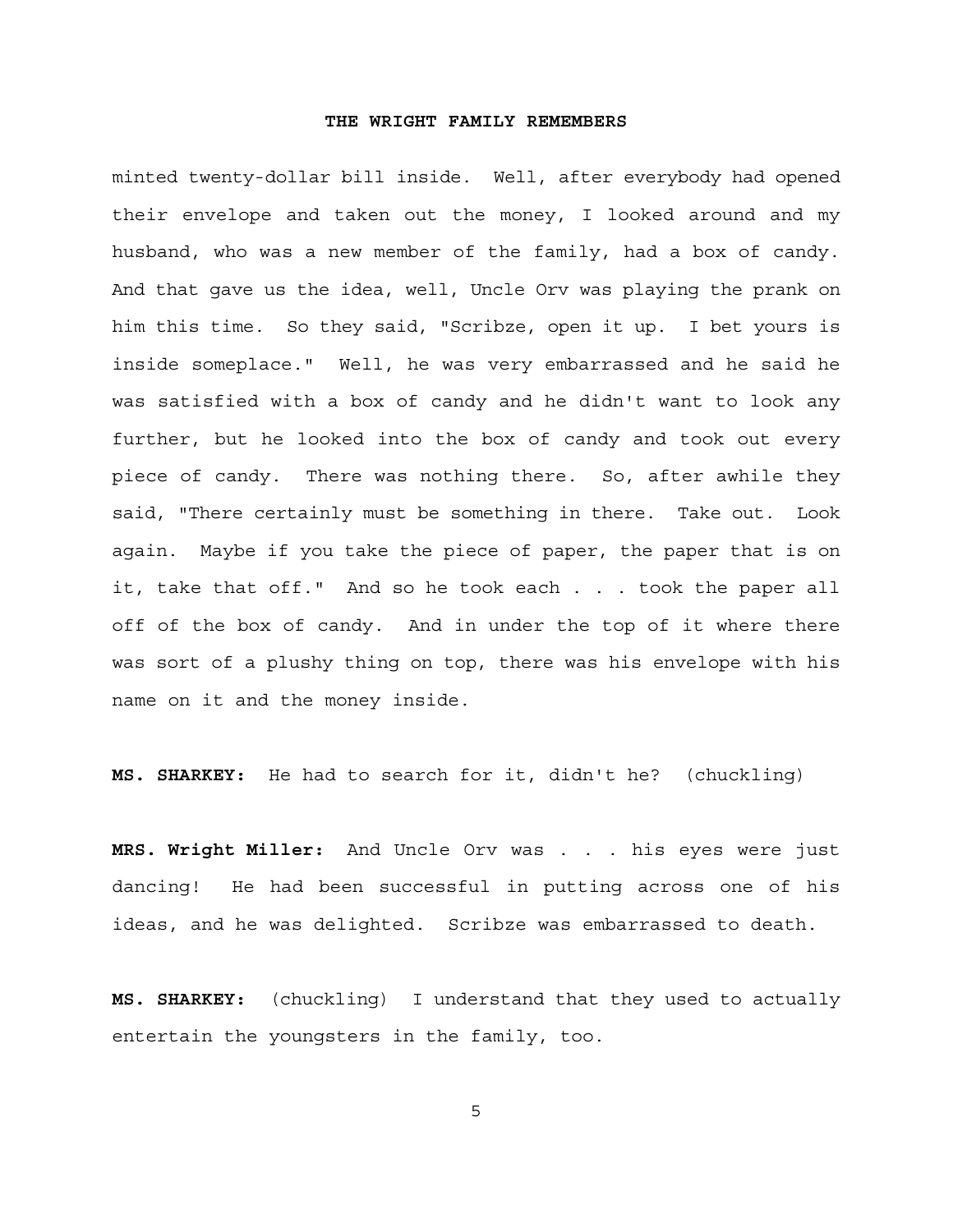**MR. WRIGHT:** Well, of course, they had an awful lot of books and that, and I can remember while they were still on Hawthorn Street they got what they called the *Children's Encyclopedia*. And every month that would come with a trick in it, some kind of a gimcrack, things that would startle you, like you judge which is the tallest, and there'd be angles making one look taller than the other when it wasn't. And they got that for two years, I can remember, and later that became the *Children's Encyclopedia*. And this was all taken from those books condensed.

**MS. SHARKEY:** Wow!

**MR. WRIGHT:** Reading was one of them. Of course, making candy was one. (chuckling)

**MS. SHARKEY:** Making candy? That's interesting. Was it good?

**MR. WRIGHT:** Yeah. It was hard. I think they started out making fudge, but it went too fast, (chuckling) so they put out three kinds of candy: chocolate, butterscotch, or caramel. Now, of course, the caramel was just taken to a temperature that it burnt. And they'd rotate them, a different one, a different time, but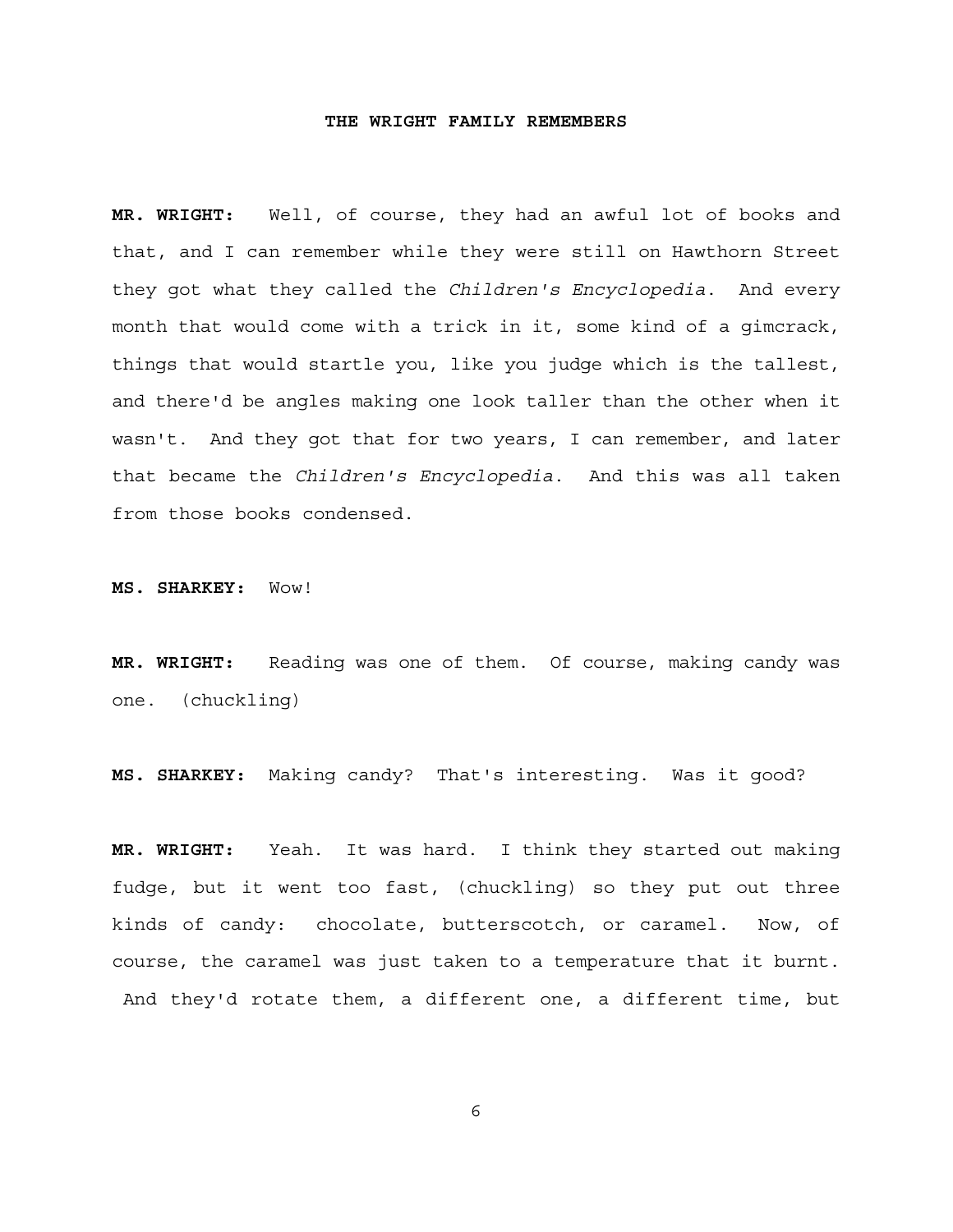they were always hard. You would have to crack off these pieces, and of course they lasted quite a while. (laughter)

**MRS. Wright Miller:** You have to tell about the long thermometer that he used.

**MR. WRIGHT:** Oh yeah. The thermometer was about that long, a candy thermometer.

**MRS. Wright Miller:** I still have it.

**MR. WRIGHT:** And they were very accurate in their making their candy. Of course, that's one thing especially Uncle Orv could do. He was very accurate, and the candy was always the same hardness, you might say.

**MS. SHARKEY:** So the scientific . . . (chuckling)

**MR. WRIGHT:** Of course, with Carrie when she came with them she couldn't cook.

**MS. SHARKEY:** Now, who was Carrie?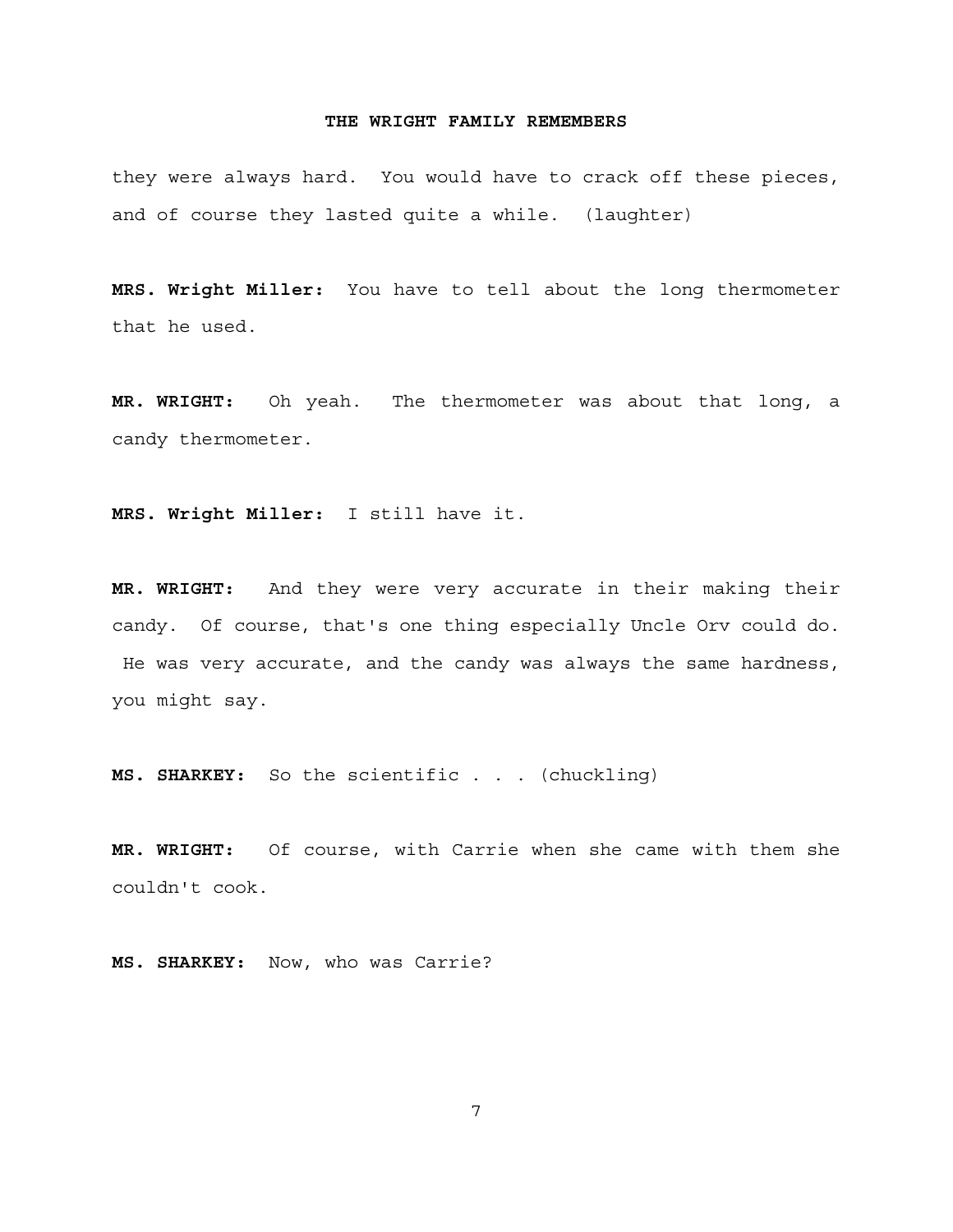**MR. WRIGHT:** Carrie was their housekeeper for years later. But Uncle Orv was able to tell her, if something wasn't good, what she did wrong, and she became one of the best cooks I ever knew.

**MRS. Wright Miller:** A wonderful cook. Not a fancy cook, but a very good, plain cook, and she could make anything and make it better than anybody else. (chuckling) It was amazing.

**MS. SHARKEY:** (chuckling) I'm sure they appreciated that kind of a good hot meal after a hard day, huh?

**MRS. Wright Miller:** Yes, yes. She was marvelous. Oh, we just loved her. The whole family loved Carrie. She was with them for forty-six years.

**MS. SHARKEY:** My golly, she was part of the family!

**MRS. Wright Miller:** She was part of the family. And she married while she was there, and went to housekeeping for awhile, and when Uncle Orv couldn't do anything else, he bought her a car. She moved too far away to come back and forth, so he bought her a car and kept her then.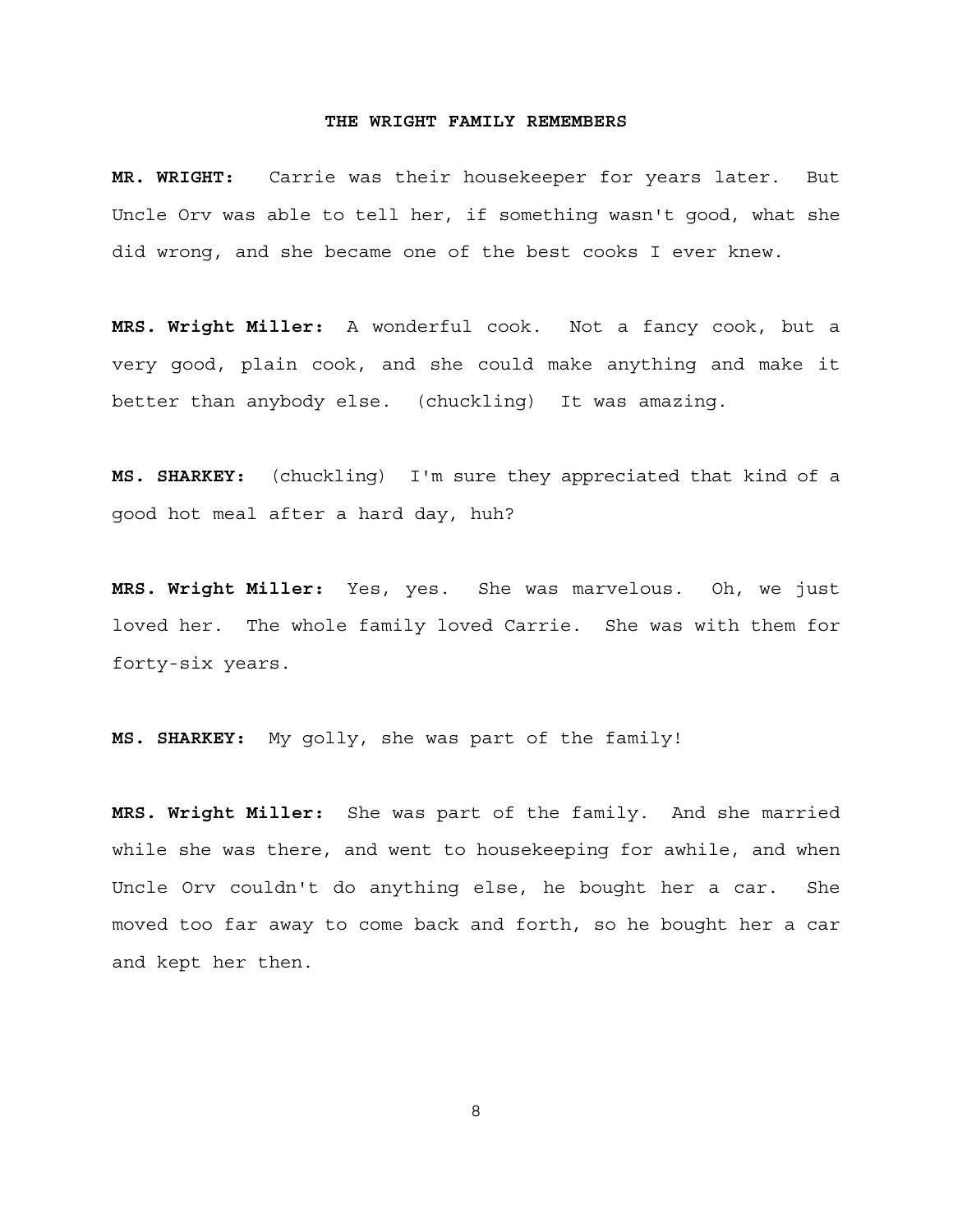**MS. SHARKEY:** Tell me about their interests. They were such brilliant designers and dreamers. But they had so many hobbies, so many interests.

**MRS. Wright Miller:** Yes, they did. I remember as children they had these shadow shows, and they would make different kinds of figures at the bicycle shop and bring them in to make a story for the shadow show, and they'd make up stories. And we would sit there with big eyes, you know, trying to keep the story going. They did all this because they *loved* kids. They were devoted to all of us, and they would do anything to keep us interested. And we went there every Sunday.

**MS. SHARKEY:** Really?

**MRS. Wright Miller:** Every Sunday, and usually for Carrie's dinner, and she usually had chicken.

**MS. SHARKEY:** Oh, yes!

**MRS. Wright Miller:** That was in the days when everybody had chicken on Sunday.

**MS. SHARKEY:** Yes!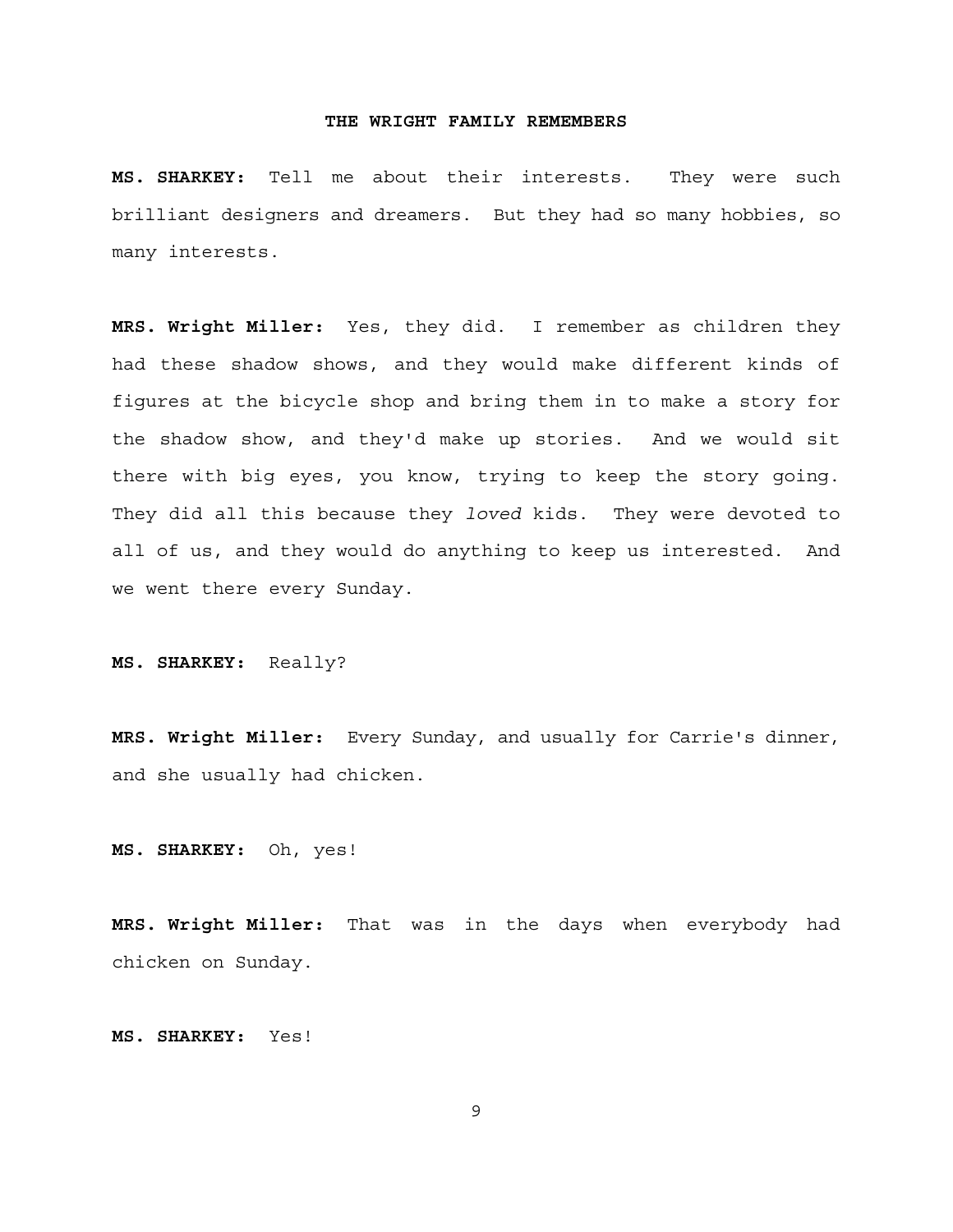**MRS. Wright Miller:** And this yellow gravy, and oh! it was so good. I remember it so well.

**MS. SHARKEY:** Well, I remember that you told me once that your mother would actually bring you children, you and your brothers I think, over to the bike shop.

**MRS. Wright Miller:** Yes.

**MS. SHARKEY:** And your uncles had to baby-sit?

**MRS. Wright Miller:** Yes. Well, you see, for some years we lived only . . . well, you might say a block away from the bicycle shop. We lived in the same position on Second Street as they were on Third Street, and there was an alley in between, so we'd just scoot up the alley most any time. And when my mother had an errand to do downtown, she would get on the green line car. Well, she had one of us that she had to take to the sitter, and used to take maybe two of us, and take us to the bicycle shop and then take the green line car and go on downtown.

**MS. SHARKEY:** How was it there when you were being baby-sat by your famous uncles?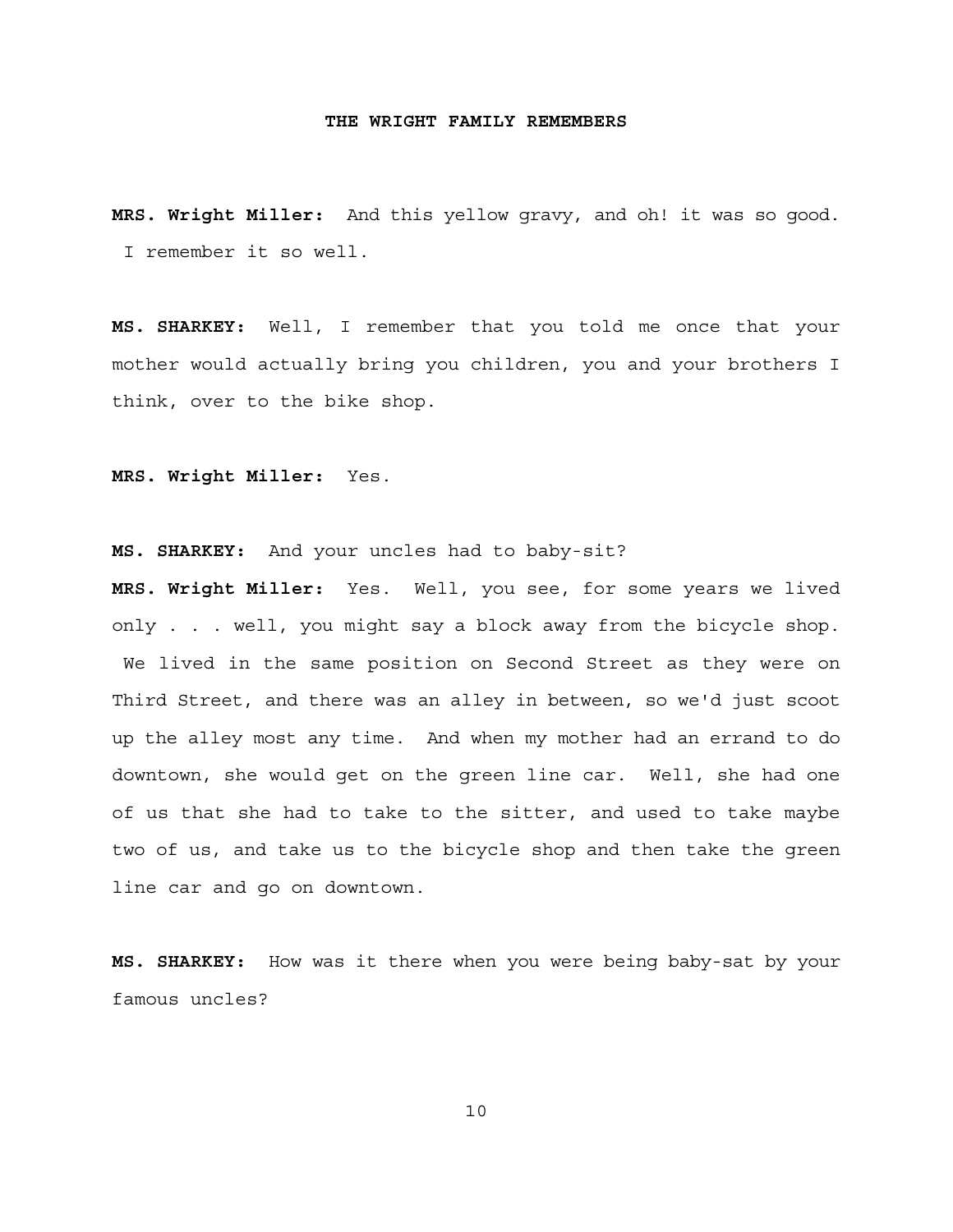**MRS. Wright Miller:** Oh, it was fun. We thought it was great. There were wheels and belts running in the back of the bicycle shop, you know. They had the . . . that's where their shop was, and they used to make these . . . They worked with wood, and they'd have these sort of curls in wood, you know. We'd hang them on our hair and make them look like curls, you know? (chuckling) That was one of the things we did. And then we played with the typewriter and just anything that happened to be going on at the time.

**MS. SHARKEY:** I had a question for you, Harold, about the Wright Flyer III. That was such a significant plane, and after they flew it and learned to fly out at Huffman Prairie, is it true that either it crashed or they took it apart and gave it all to . . .

**MR. MILLER:** No, that 1905 plane and that, they took it to Kitty Hawk in 1908 to practice their flights before they went to the government. And after they had practiced their flights at Kitty Hawk they just abandoned that plane and left it at Kitty Hawk. In fact, the postmaster down there, they tell the story, his wife took the fabric off of it and made dresses for her kids.

**MS. SHARKEY:** Oh dear!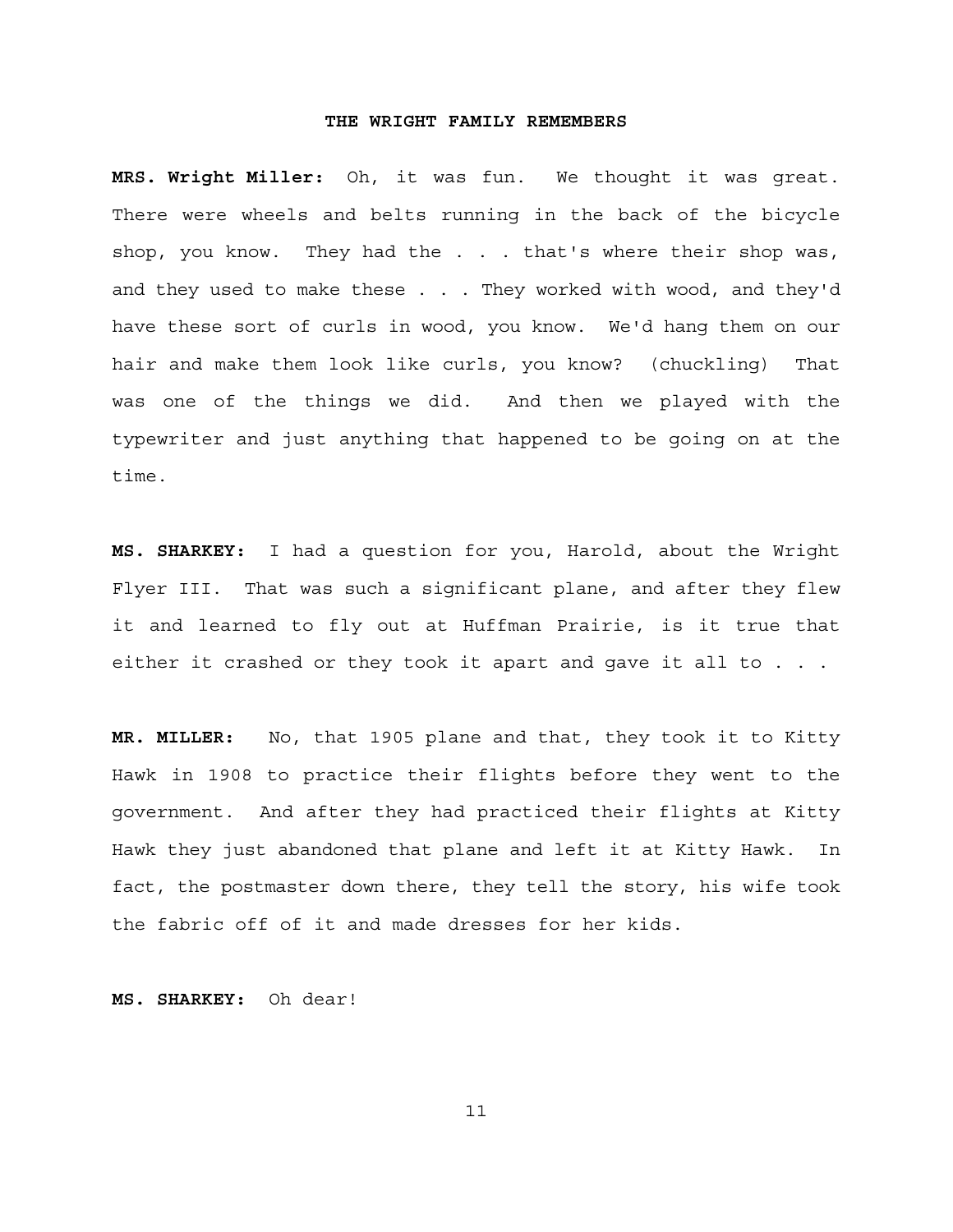**MR. MILLER:** Well, when Colonel Deeds got the idea of restoring that plane and putting it in Carillon Park, he talked to Orville and Orville said, "You know, I think that plane's probably as important as the 1903 plane because this is the plane on which we learned to fly." And he said, "I think if you try hard enough you probably can find enough parts of that plane left to rebuild it." Well, Colonel Deeds got Carl Voist, who was the head of the Patent Department, to go down to Kitty Hawk and they started finding parts of this plane. They found part of it was in New England. But for instance, the cradle for their hips that they worked the wings with, they found somebody had made a swing out of that. And Carl Voist kept finding parts, and they finally found enough parts of that plane to bring it back to Dayton so that they could say, "This is the restored 1905 plane, not a replica."

**MS. SHARKEY:** Wow. That really is quite a story.

**MR. WRIGHT:** Of course, I was in Kitty Hawk in 1911, and we walked, oh, 300 or 400 feet down to the south from our camp there, and the building was torn down, the old hangar there, and there was a box there with just a corner sticking out and sand drifting over it. And I can remember we opened the box, and that was the plane packed in there. And we took it, opened it and took . . . I remember I grabbed a hold of a . . . started to lift one of the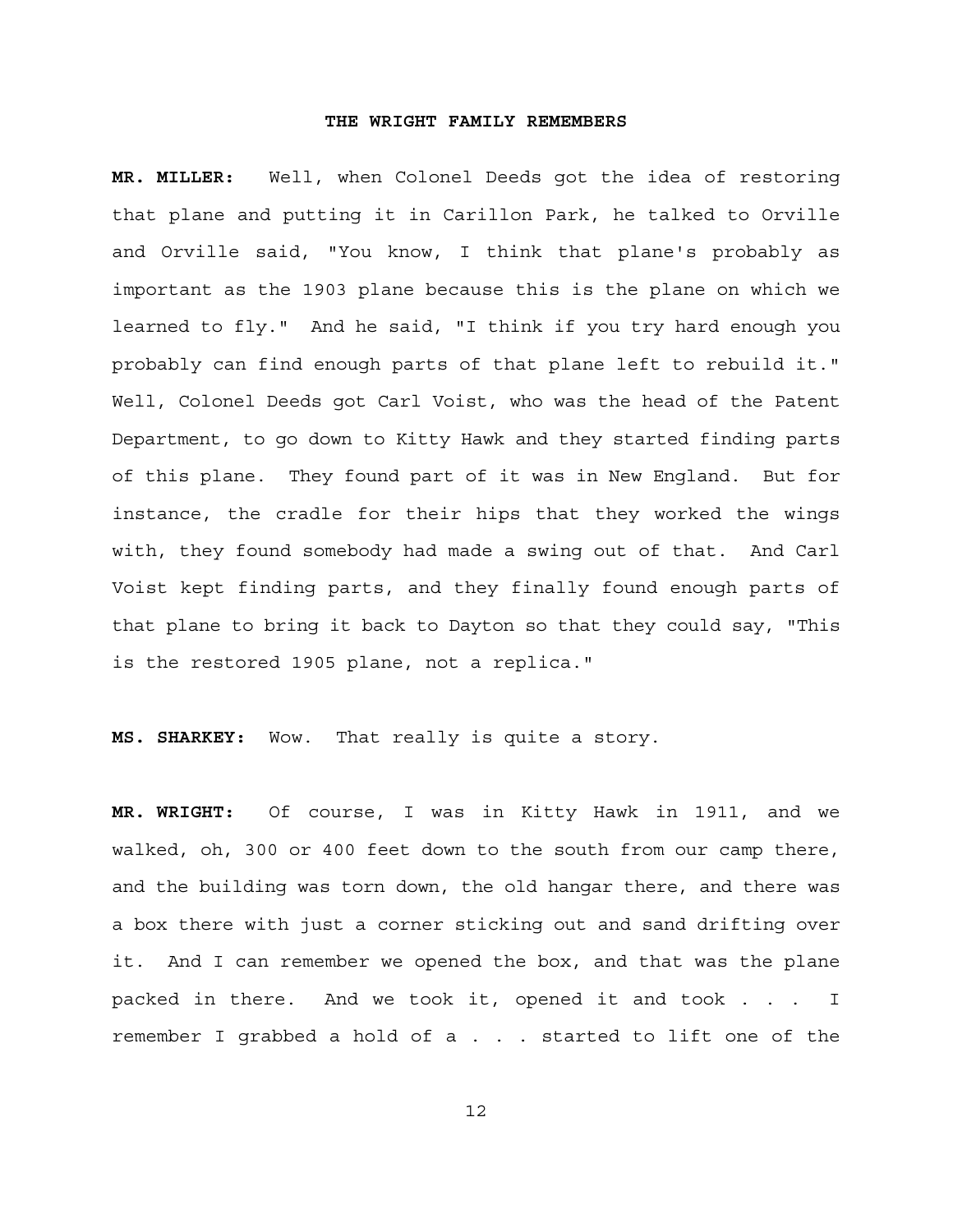wings, and the wind got under it and pulled me up until the thing stood still, straight up, and then it flattened out and just let me drop on my face. (chuckling) In the book that Ogilvie had, there are pictures of camp with parts of that plane around there at that time. And when we left, I think those parts were put in the building, but they were never brought home.

**MS. SHARKEY:** You were telling me earlier, Horace, about 1901, 1902, and what a significant year that was for all their inventions.

**MR. WRIGHT:** Well, yeah.

**MRS. Wright Miller:** He was only one year old.

**MS. SHARKEY:** Yes!

**MR. WRIGHT:** Well, I was talking about the historical part, but I think when they came home from Kitty Hawk in 1902 they felt they could fly. The question is: motor for power, propeller for pulling, and how to design its weight so it would carry. And what they did is between December they also built a second window. And what they did between December and the next . . . when they flew is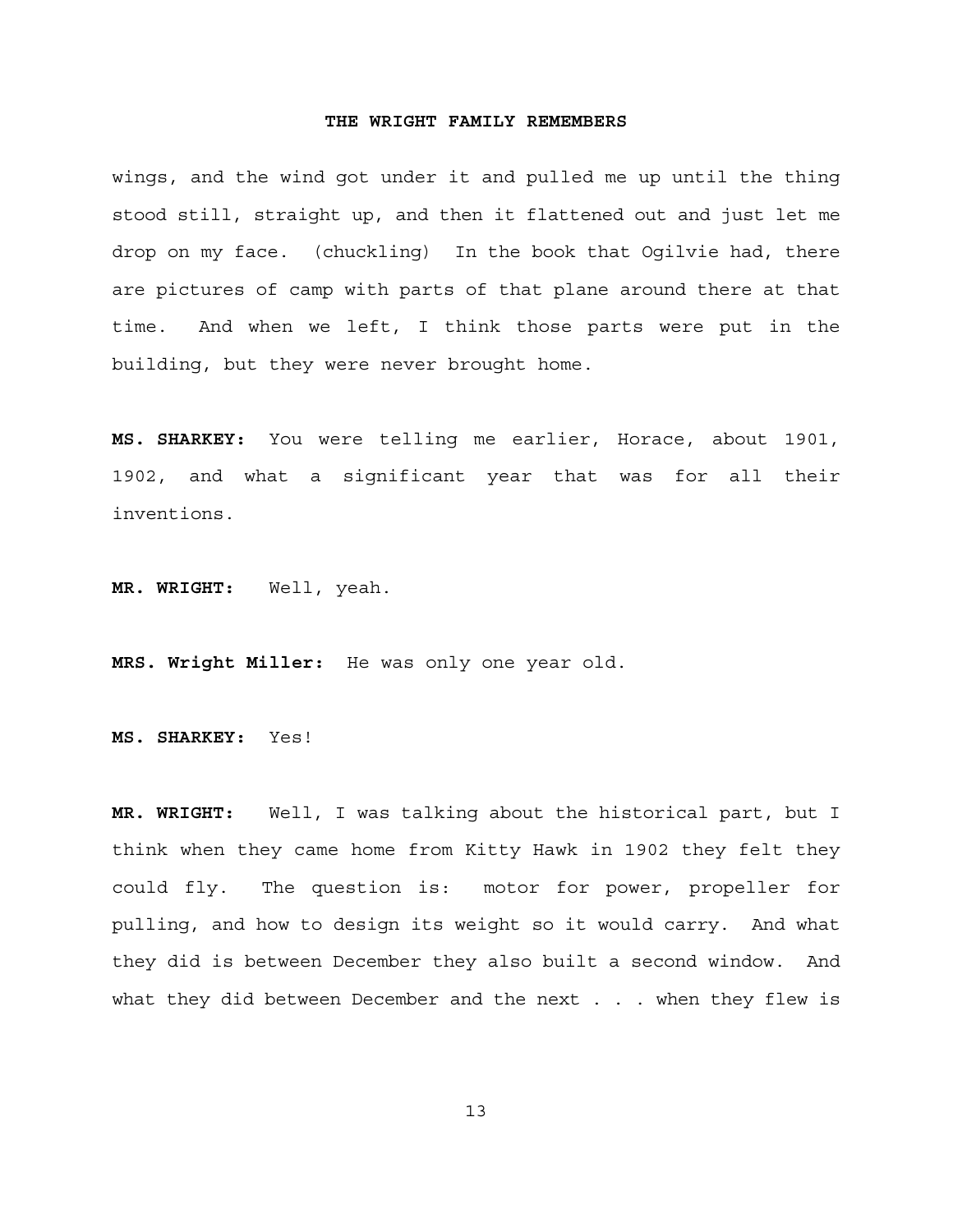probably more unusual than anything. I would call it a miracle of Kitty Hawk. (chuckling)

**MS. SHARKEY:** I'll bet all those experiments were going together.

**MRS. Wright Miller:** Today they have tried to build one, a plane just like the one at Kitty Hawk, and they have taken years and haven't gotten one right yet. (chuckling) So that makes it more amazing, that distance between December to the next December that Horace was talking about.

**MS. SHARKEY:** How did they happen to come to Kitty Hawk? How did they select Kitty Hawk as a site?

**MRS. Wright Miller:** They called the . . . **MR. MILLER:** Weather Bureau.

**MRS. Wright Miller:** The Weather Bureau at . . . They wrote to the Weather Bureau at Washington and asked them where in the United States was a place that had certain kind of winds that they needed and was available. And they had two different places: Kitty Hawk was one, and the other I think they said they gave them the information that it was someplace else in South Africa or something, wasn't it?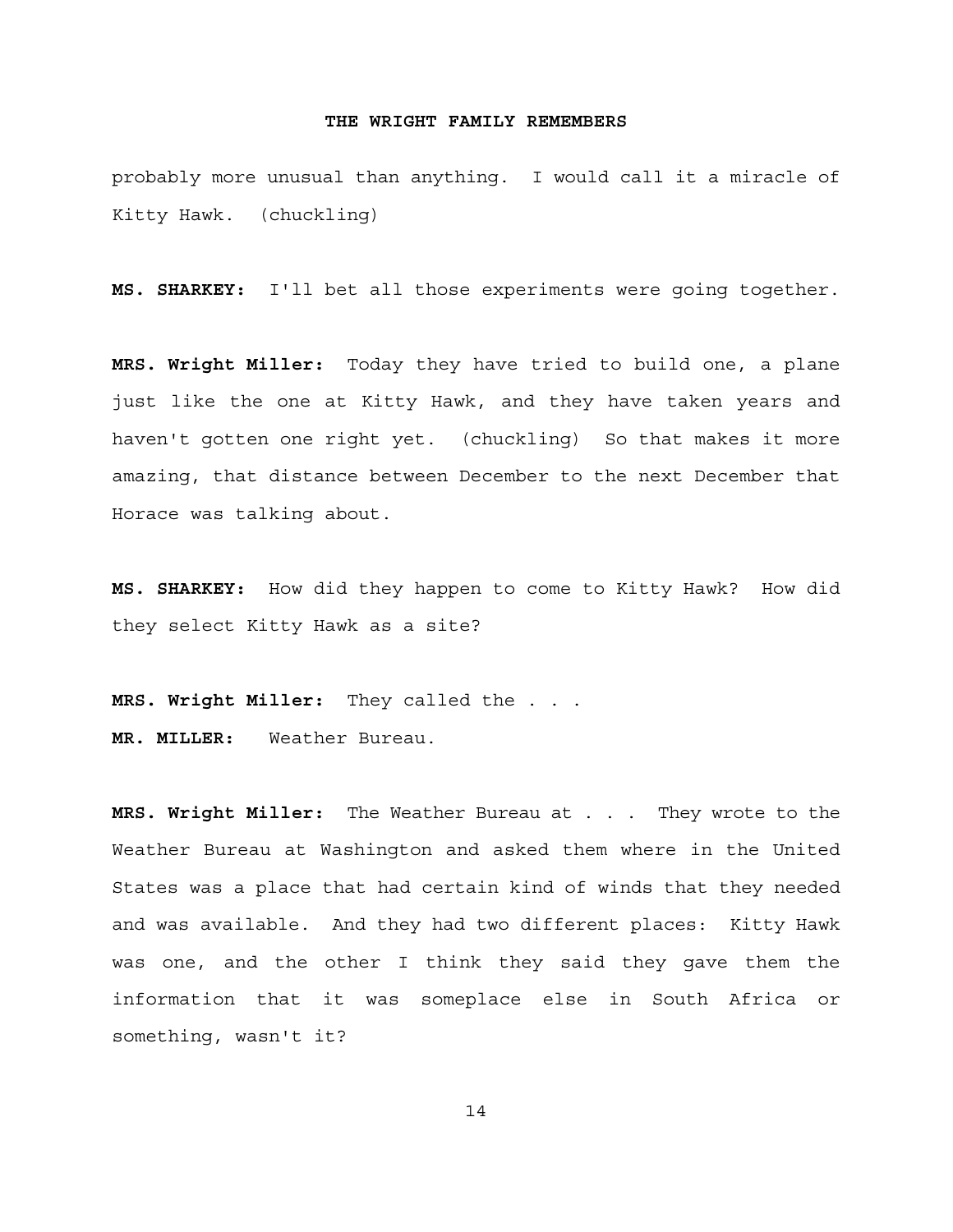**MR. MILLER:** [inaudible].

**MRS. Wright Miller:** But right away they got in touch with people that knew about Kitty Hawk, and that was what they decided on then.

**MS. SHARKEY:** And why did they go there? For the wind?

**MRS. Wright Miller:** Well, so they'd have winds, the type of winds they needed, and a soft place to land. It was all sand.

**MS. SHARKEY:** Yes, yes.

**MR. WRIGHT:** Of course, if you look at those sand dunes, they go up gradually and then fall off, and that meant they had a wind from one direction. It wasn't one that varied like other places. **MRS. Wright Miller:** It was more even.

**MR. WRIGHT:** More even.

**MS. SHARKEY:** After that first flight, I understand it was the people of Europe that seemed to be so accepting. And in fact, didn't Orville ship his plane, that first plane, to England for a time?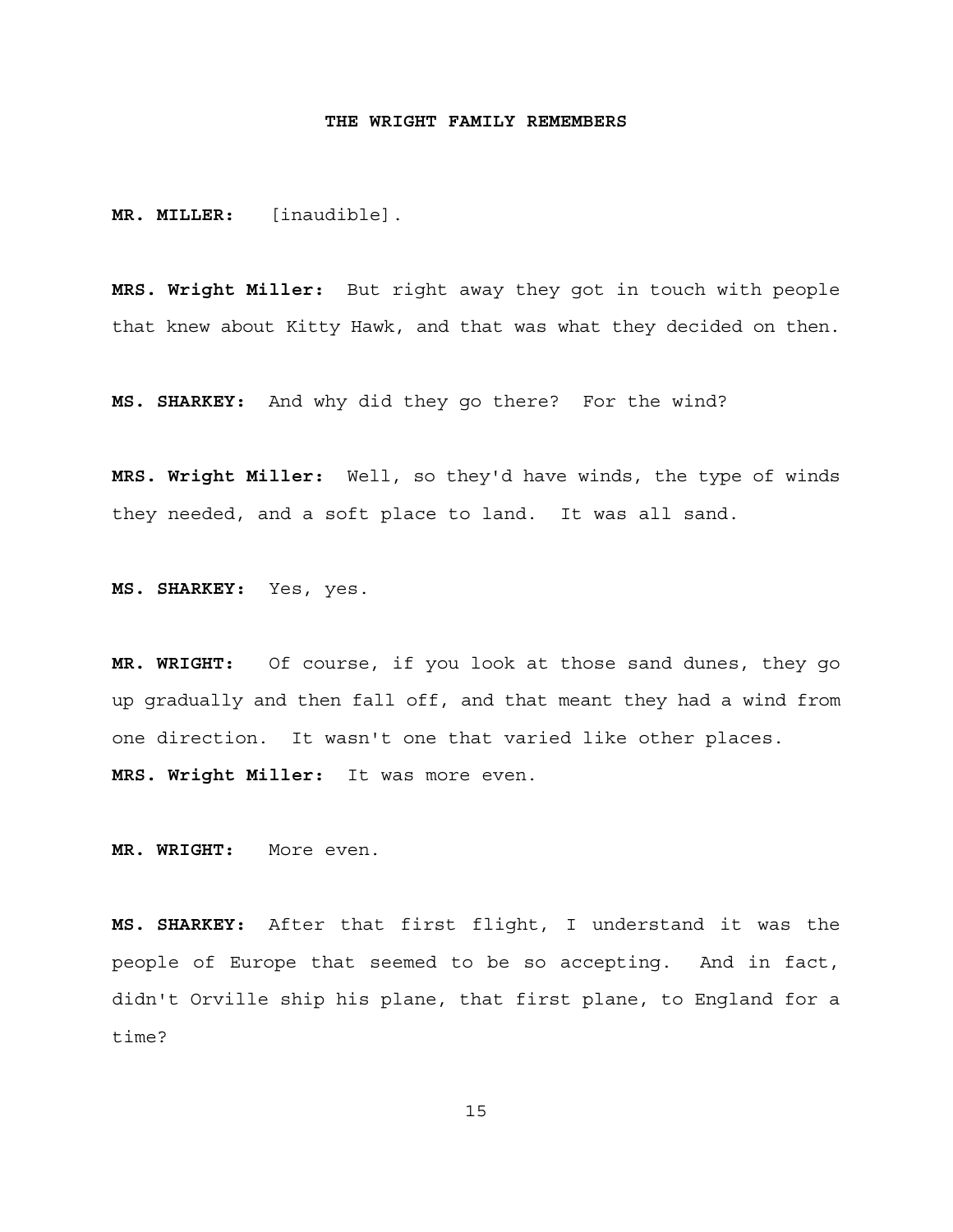**MR. MILLER:** No.

**MRS. Wright Miller:** No.

**MS. SHARKEY:** How did that story . . . I understood it was over there in World War II.

**MRS. Wright Miller:** Yes.

**MR. MILLER:** Well, that was way back after the Smithsonian controversy.

**MS. SHARKEY:** Tell us about that Smithsonian . . .

**MR. MILLER:** Well, you could take all afternoon on that. (chuckling) That went on for years and years and years. To try to summarize it, the Wrights had sued Curtiss for patent infringement, and they won the suit, and the judge of the court ruled that inasmuch as the Wrights had created a new art, they were entitled to the broadest interpretation of the law. Well, Curtiss got the idea that . . . He went to the Smithsonian Institution in Washington, who had the Langley plane, which had tried to fly four days before the Wrights and had collapsed in 1903. Langley never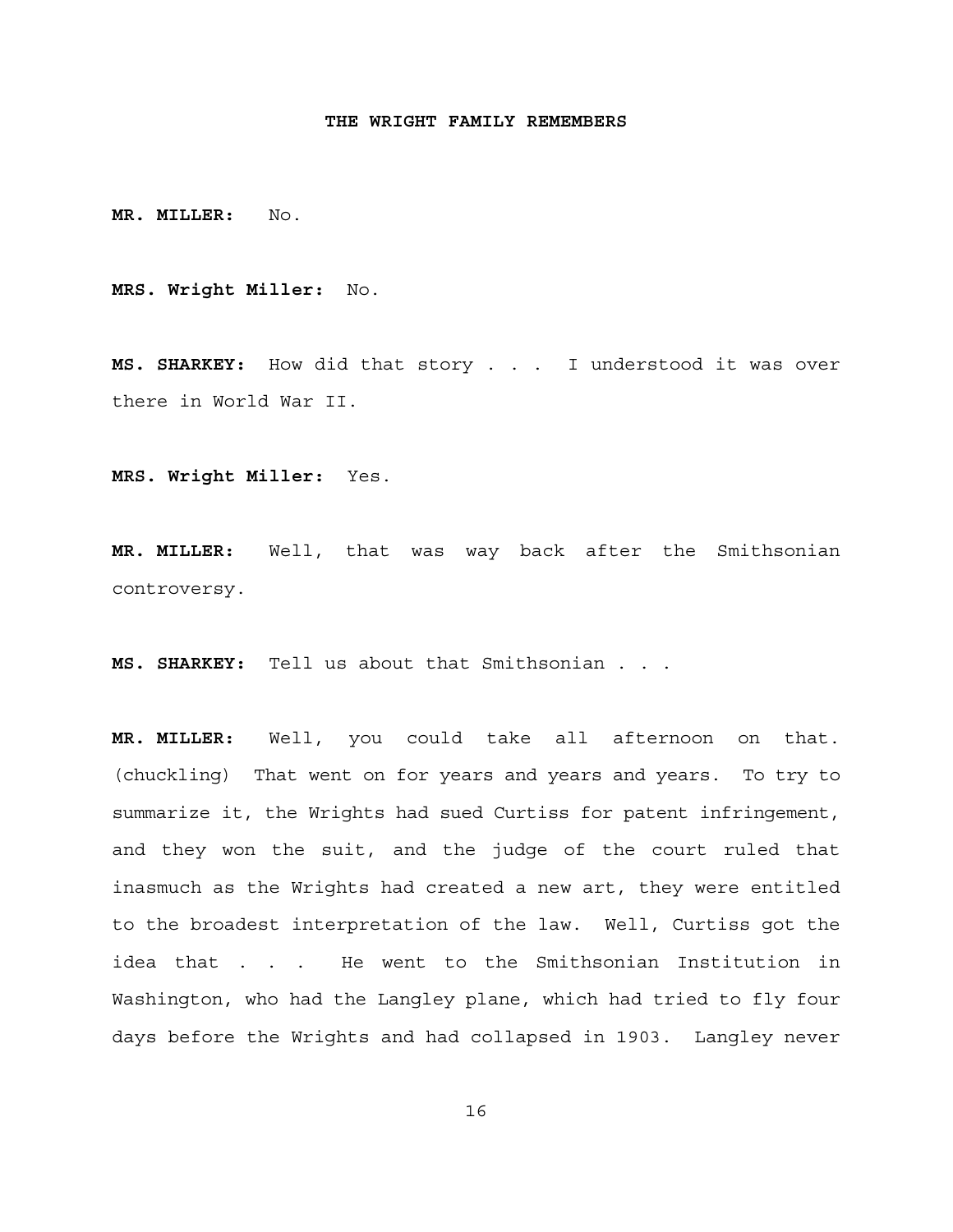claimed anything for his plane, but Curtiss convinced the Smithsonian secretary at that time to let him take the Langley plane to Hammondsport, New York. He took it up there---this was in 1914 now, eleven years after the first flight was made. They made thirty-two changes on the plane──every one of them they took from the Wright plane—took it and got it in the air for five seconds, took a picture of it, and they put it back in the Smithsonian Institution and claimed this plane was the first plane capable of flight. It didn't fly. Well, this of course-

# **MRS. Wright Miller:** Capable.

**MR. MILLER:** Capable. This became a bad word, that it was capable of that. Well, Orville tried to argue, to fight with them, and he got the English to help him and everybody was trying to help him, but they kept insisting that the Langley plane could have flown before the Wright plane. This was in 1927, I think it was, and Orville decided, you know, the English, the British gave them all the credit in the world that they were the first to fly, so Orville sent the Kitty Hawk plane to England where they put it in their science museum in London, saying: "The first plane in the world that flew." And of course this stirred things up more than ever. It was probably the most brilliant move Orville Wright ever made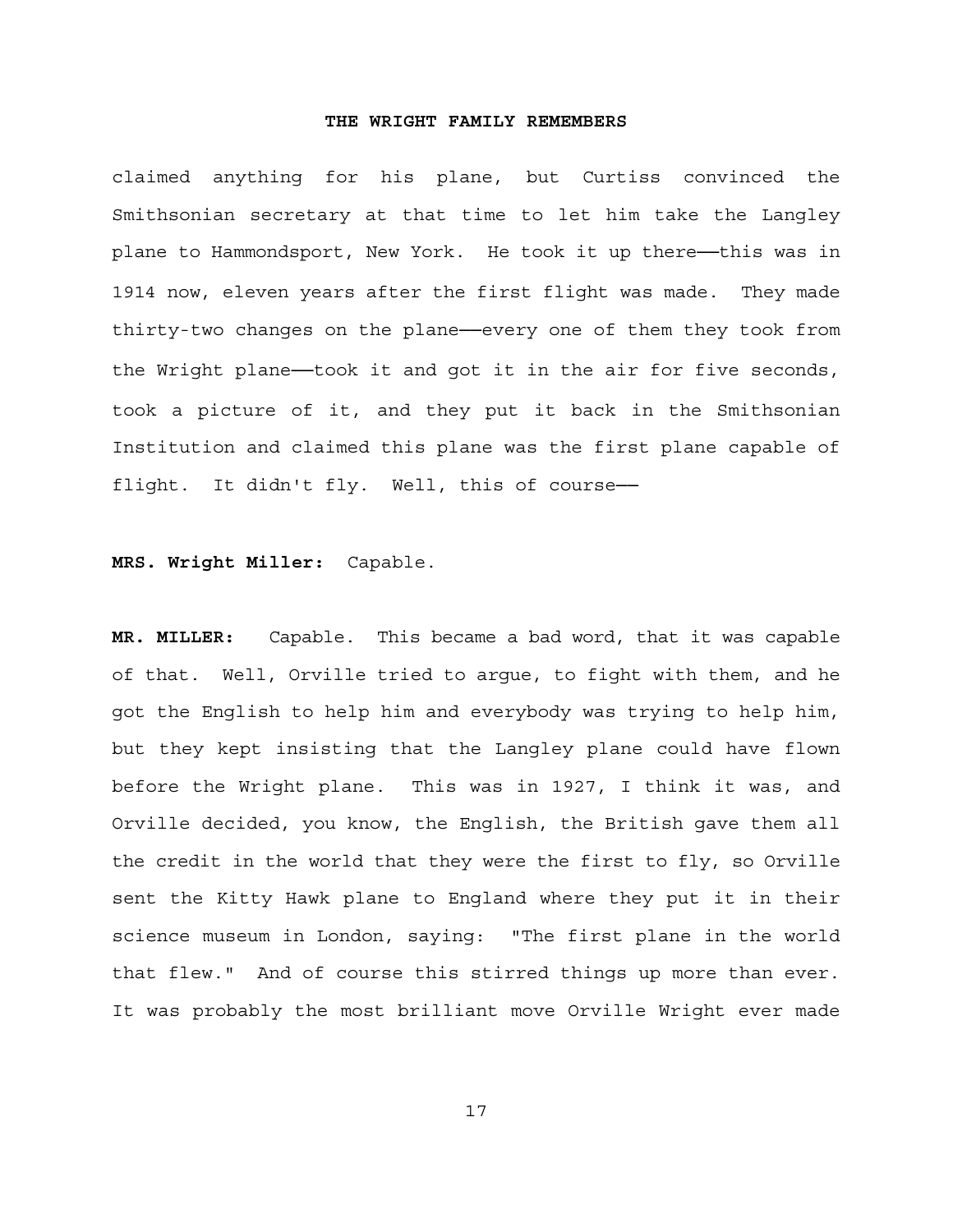because every American who went over there said, "What's this doing in England? This is an American product."

So this went on for years and years, and Secretary [inaudible] of the Smithsonian, who had done all this, finally died or resigned and they got a new secretary, Secretary Abbott, and Abbott would come out here to Dayton to see Orville and say, "What can we do to settle this controversy?" And Orville would say, "You have to publish it in the same places you've published the lies, you have to publish the truth, what actually happened." And poor Abbott would say, "I cannot call my predecessor a liar." And Orville said, "But he was," and that would stop it, you know. Well, this went on until 1942, now. In 1942, they finally published the changes that was made in the Langley plane, to the satisfaction of Orville. Orville wrote a letter to the science museum in London and said, "After transportation"— This was during the war—he said, "After transportation is less hazardous, I intend to return the plane to the United States." And that's where it stood until . . .

When Orville died in 1948, the plane was in England. And of course, as executor of his estate, the first question anybody wanted to ask us was: "What's going to happen to the Kitty Hawk plane?" In fact, we got calls in the middle of the night about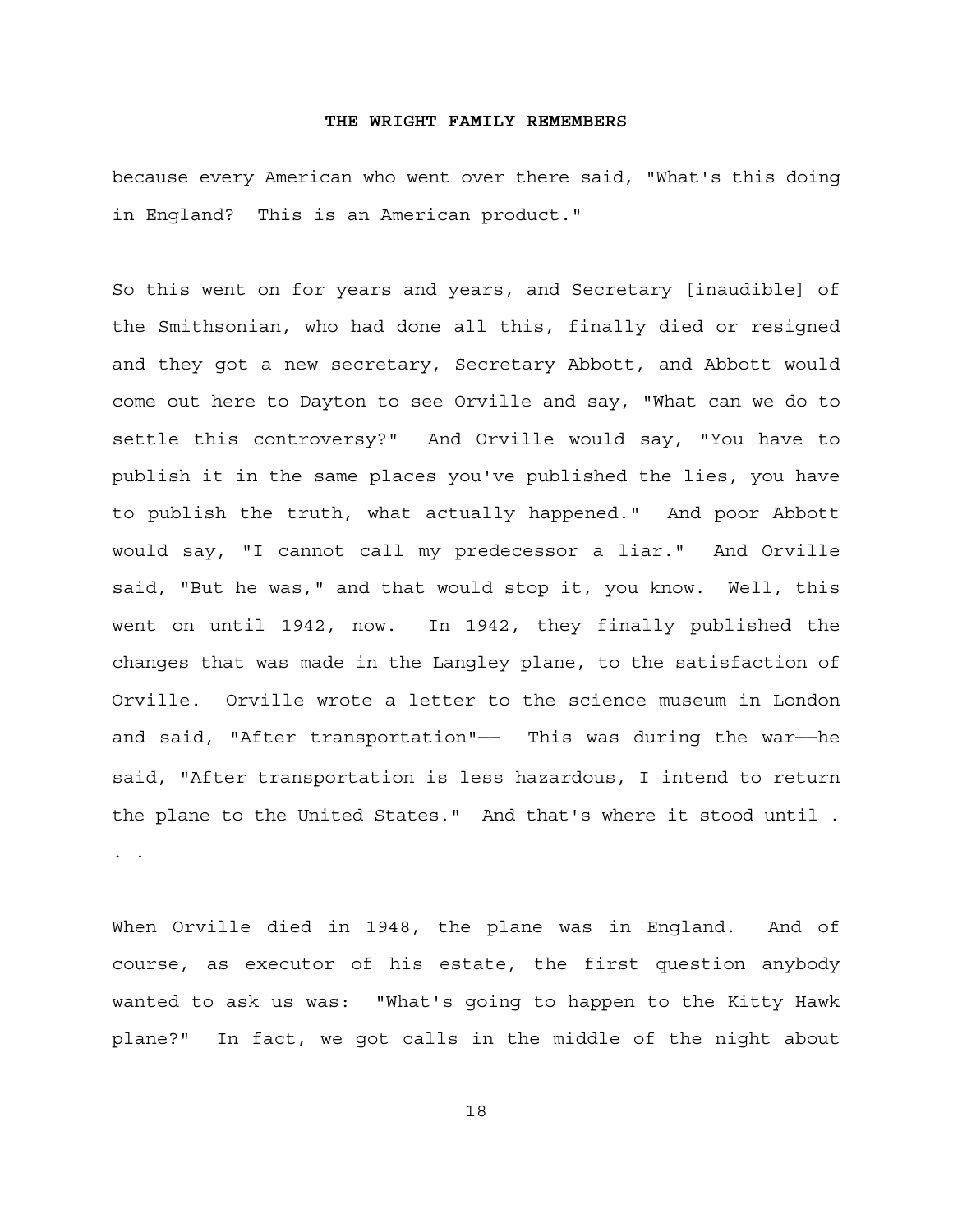this. But we finally determined that he had written a letter, this letter in 1942, so we wrote the British and said we intended to return the plane to the United States in accordance with Orville's wishes. And the British, being the fine gentlemen that they were, said, "When you're ready for it, you won't have to come after it. We'll bring it over to you." Which they did. And on December 17, 1948, after Orville's death, we brought the plane back and put it in the Air and Space Smithsonian Institution, in accordance with Orville's wishes. That's about as short as I can make it. (chuckling)

**MS. SHARKEY:** That was a great story. Thank you so much. There was another story that you might be able to help me with, with a great treasure that got away, and that's our bike shop, and the fact that Henry Ford, who was a contemporary, was interested.

**MR. MILLER:** Well, of course, if they had let it go . . . I mean, if Ford hadn't got it, that part of . . . nobody was interested in it at that time, so it would have been destroyed, I feel sure.

**MS. SHARKEY:** And so you feel that was the way to preserve it there?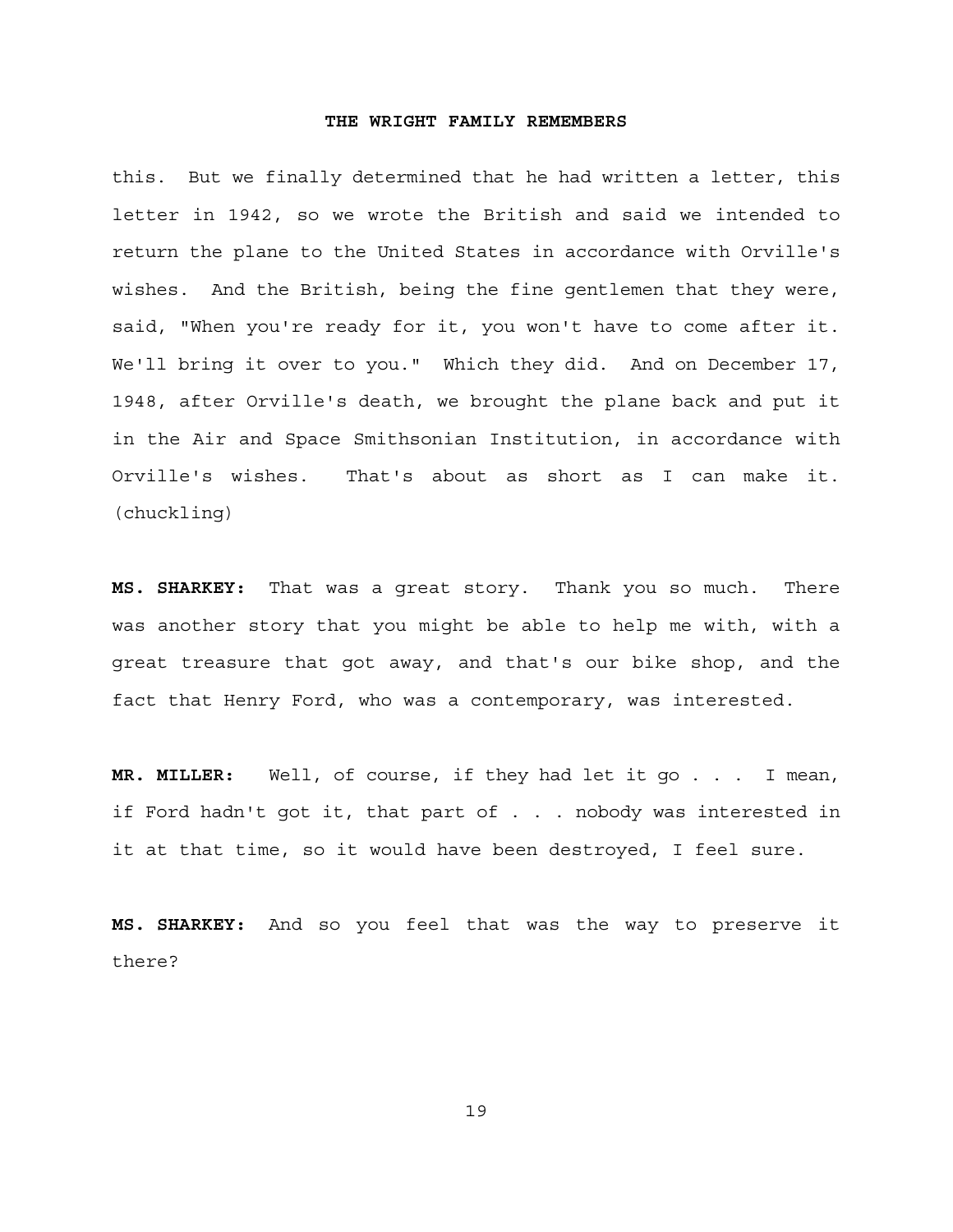**MR. MILLER:** It did preserve it, and I think . . . Of course, my memory, I didn't go back to the other bicycle . . . their printing shop and the earlier bicycle shop. But it's apparently that that was . . . it seemed to me, the center of the early development of the airplane was in that building.

**MR. MILLER:** But you have to bring out the fact that the Wrights did not own the bicycle shop, they did not own the home at the time Ford got them. He bought them . . . The Wrights had nothing to do with turning it over to him.

**MRS. Wright Miller:** They really would rather not have had either one of them leave Dayton, but they didn't have anything to say about it.

**MS. SHARKEY:** That's very interesting. Now, the bike shop that's finally left here in town, you're familiar with the efforts to restore it? What do you think about that effort?

**MRS. Wright Miller:** I didn't hear that.

**MS. SHARKEY:** The bike shop that right now the Aviation Trail Group is restoring in town, right there at 22 South William Street . . .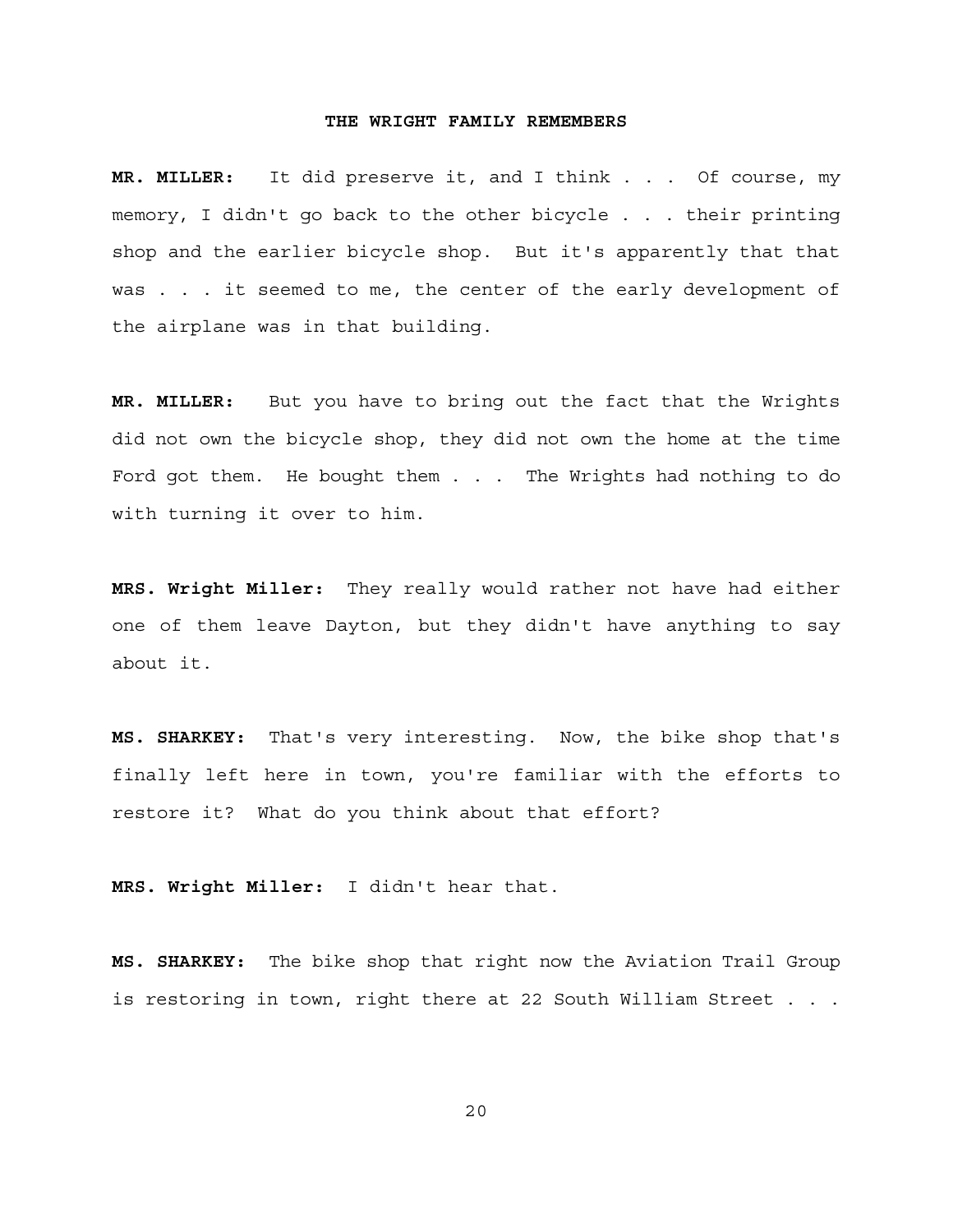**MRS. Wright Miller:** Yes?

**MS. SHARKEY:** What do you think about that effort?

**MRS. Wright Miller:** They were there, and I think Dayton wants to keep everything that the Wrights had. And that one time they were in that location, and that's one of the things they are trying to save.

**MS. SHARKEY:** Harold, there's a story that I'm real interested in, and you had touched on it earlier. As executor of the will, you found yourself with a very beautiful piece of property on your hands, that's Hawthorn Hill. Tell me about that story.

**MR. MILLER:** Well, Hawthorn Hill, of course, was a beautiful home but nobody in the family could afford to live in it, so we kept it for . . . Well, he died in January, and I think we sat around and kept his housekeeper in the house and . . . until about December, hoping that somebody would come up with some idea of how to preserve the house as a historical place. Nobody suggested anything. One time we thought they might make a library out of it, but nothing came out of that. So I finally just called a real estate man and said, "Put up a sign For Sale, and I guess we're going to have to sell it." So we put up the sign one morning, you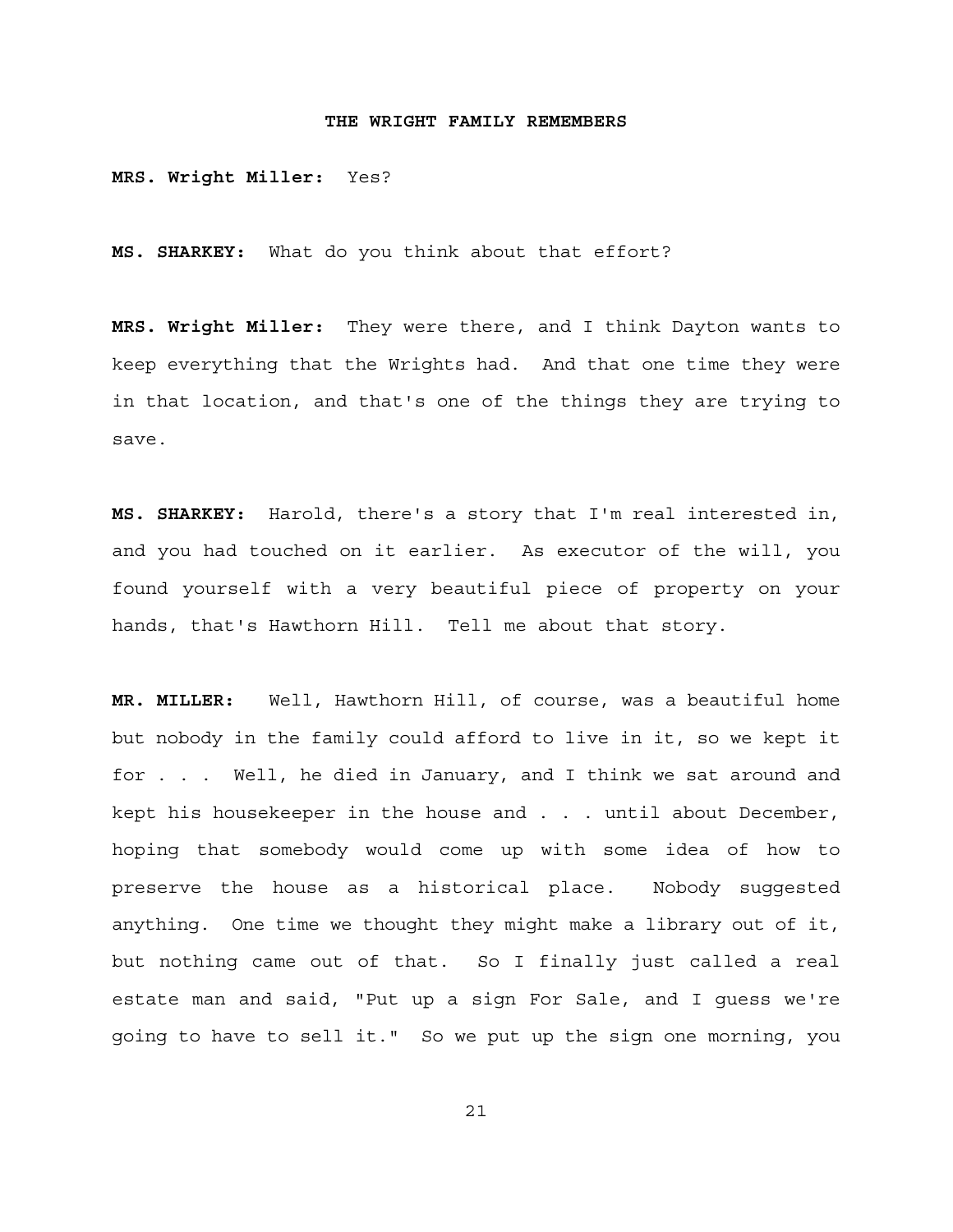know. And on that morning, Chick Allen, who was president of the NCR, went by the house and saw this sign. He got down to the NCR offices and he went in to see Colonel Deeds and he said, "Orville Wright's house is for sale." And Colonel Deeds said, "What do you think we ought to do about it?" He said, "I think we ought to buy it." He said, "Go ahead and buy it." So we sold it that afternoon to the NCR, and they . . . At that time they said they were going to maintain the house essentially as it was when Orville lived in it, but I guess later on they changed their mind and refurnished the house as a guest house, really.

**MS. SHARKEY:** Yes, and where is the . . . The Wright brothers had a beautiful vacation resort.

**MR. WRIGHT:** Yeah, we were first up in Canada in 1916, I think it was, and they stayed at an island, rented an island. And while we were there, we visited what was called Lambert Island, where he later . . . Well, I think the next year or that year yet he bought. And I went up there the first time with him, and I can remember (chuckling) we loaded a boat up with supplies to go out there. And before we got there, I think we cut a . . . the propeller shaft was broken some way and we drifted onto an island. And we had a Saint Bernard dog with us, and, well, we had mattresses in the boat, so we were comfortable on the island.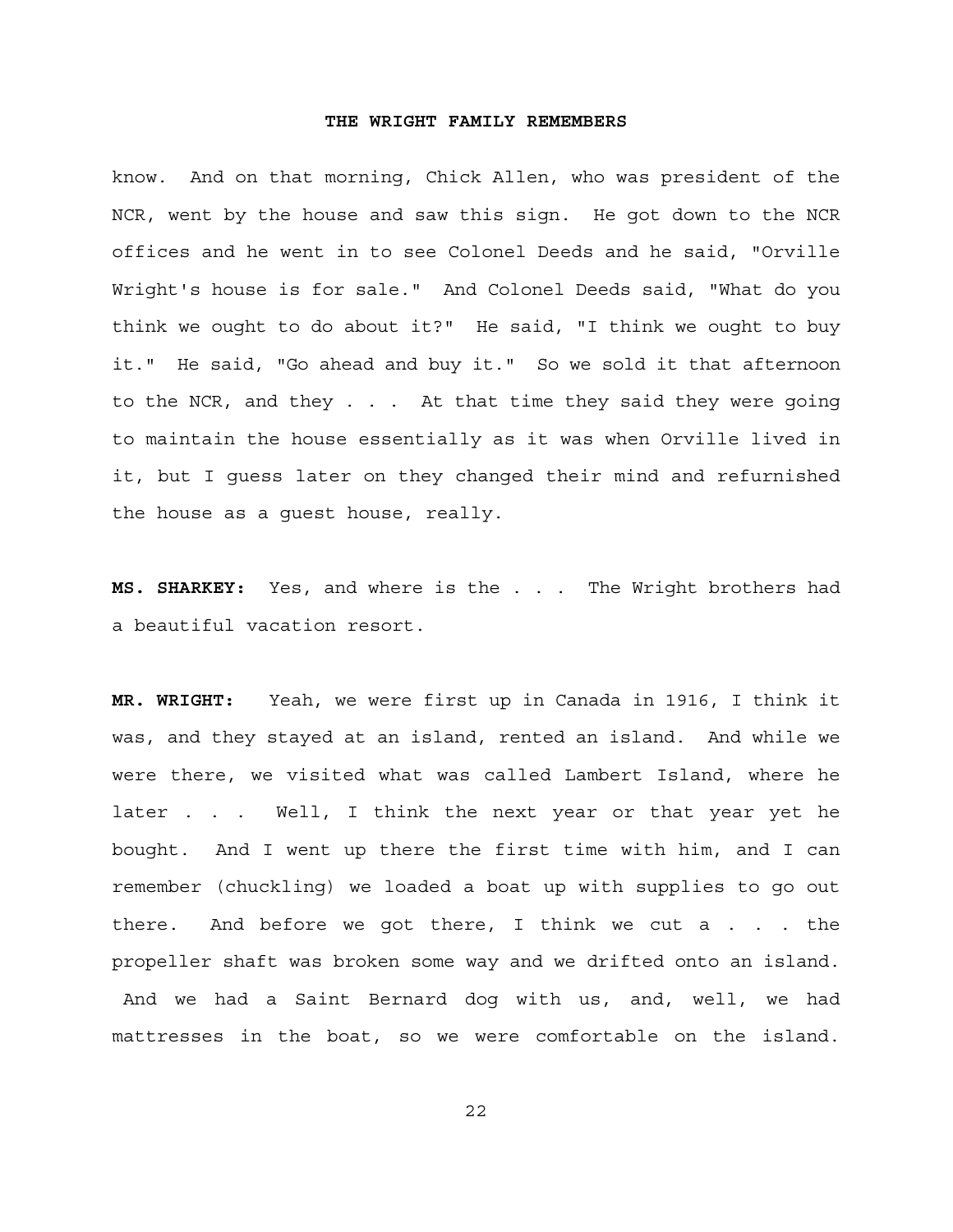(chuckling) But it got cold during the night, and we tried to get into the boat, but the dog was there first. (chuckling) And a Saint Bernard dog you don't just . . . you can't get him off. (chuckling)

But he used to go through those waters. He had this launch and he loved to get out and get the high waves. In other words, many a day we'd work and do something, some little job around there, fixing the boat. But if we got a certain wind, I noticed he decided he needed to go to town to get supplies. And he just loved the . . . to get out in the open, and those waves hit the boat. I can remember him sitting in the back there, just leaning and would sing this "Wreck of the Hesperus." And you would see him kind of get . . .

(Mrs. Wright Miller sings some words to the song, Mr. Wright briefly joins in)

**MR. WRIGHT:** And he'd get in rhythm with the music, and you'd go across there. And I think he got more kick out of that rough water and just the wind in his face and the splash and that, and . . .

**MRS. Wright Miller:** That was when he was the happiest.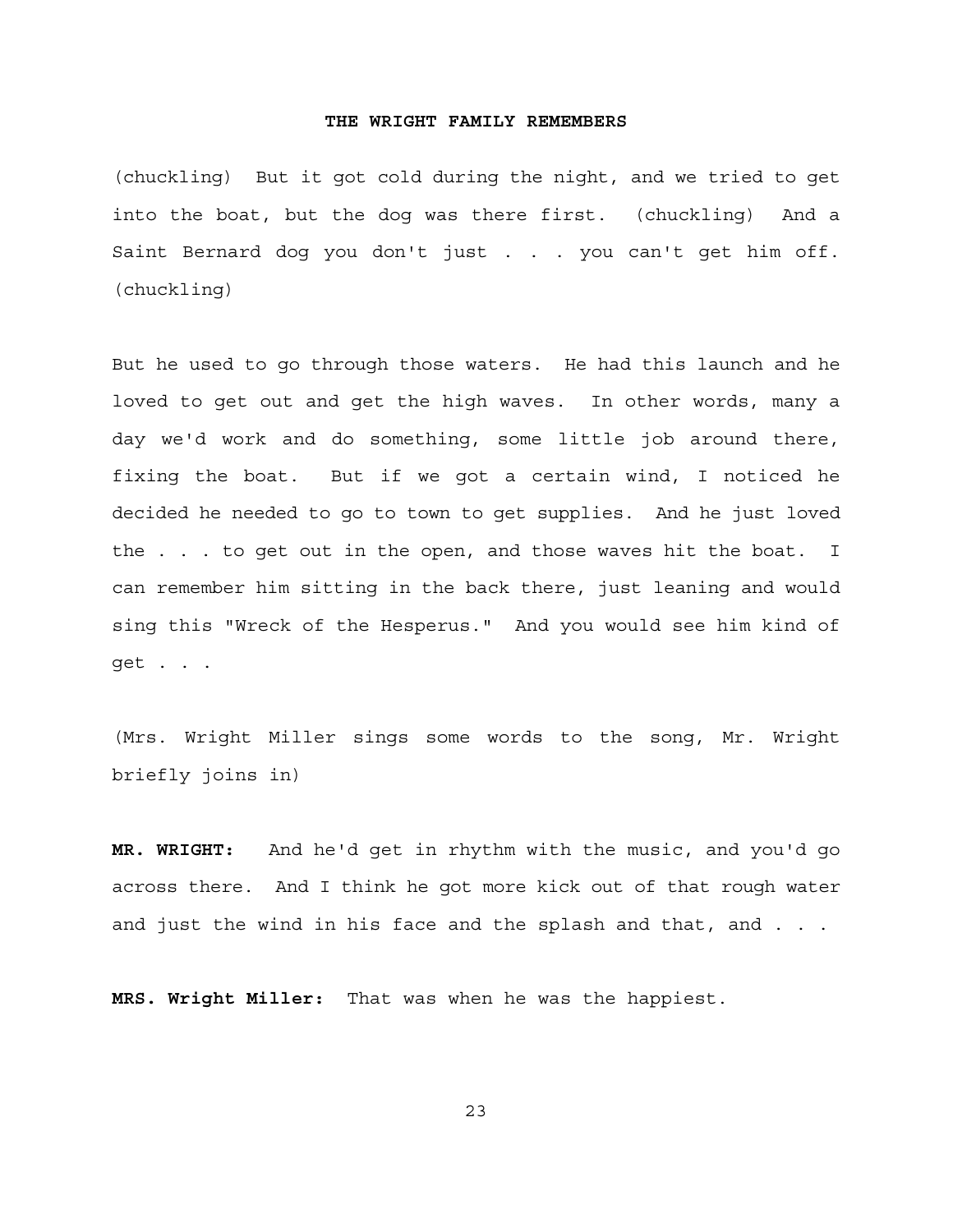**MR. WRIGHT:** He was happiest doing that.

**MS. SHARKEY:** How long did he have that home?

**MR. WRIGHT:** He still owned it at the time of his death.

**MS. SHARKEY:** Really?

**MRS. Wright Miller:** From '16 on.

**MR. WRIGHT:** In fact, I think he spent more time in the winter making gadgets to take to the island than he did anything else, because every spring he would have a whole lot of new gadgets to take to Lambert Island.

**MS. SHARKEY:** Oh? What kind of gadgets?

**MR. WRIGHT:** Oh, he had all kinds of . . . You name it and he had it. He had ways to toast bread and ways to . . . on an oil stove. (speaking to Ivonette) And you can tell her more about some of his gadgets. He had secret ways of locking the place up so the Indians couldn't get in it in the wintertime.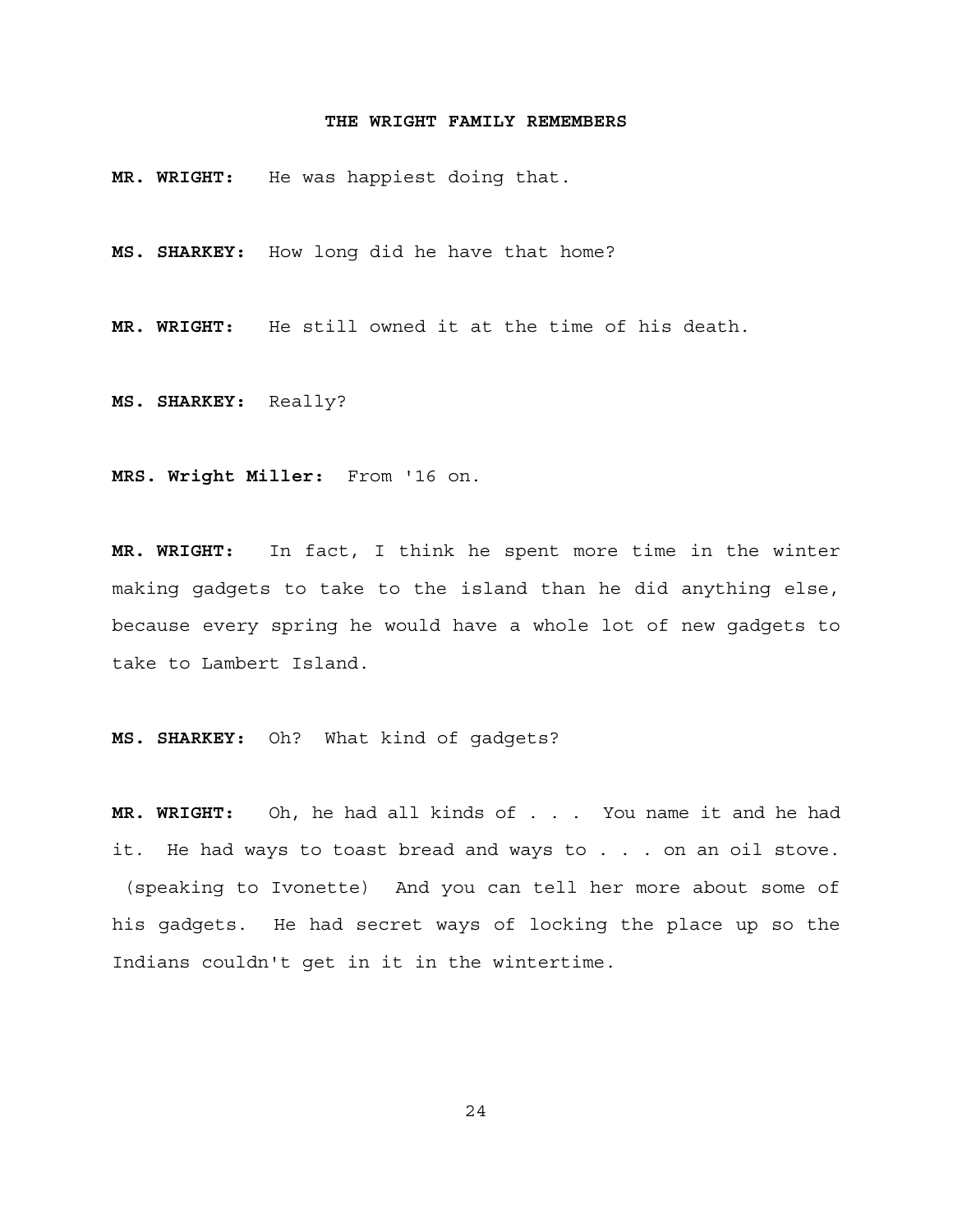**MRS. Wright Miller:** He had a special way of toasting bread. They had a coal-oil stove, and one of the gadgets he took up there was something to make toast in the morning on a coal-oil stove. He had two pieces of . . .

**MR. MILLER:** Steel.

**MRS. Wright Miller:** Sheet steel, square pieces, with a long handle about this long, and they were hinged at this end so that . . . and he would put the bread in between and close this at this end where he had it hinged, and he would put that over one of the burners in the coal-oil stove, and it was *perfect* when he took it out.

**MR. WRIGHT:** And this bread had to be exact thickness, so he had a special gadget so to cut the bread so it was exactly the same thickness every time he cut it.

**S. SHARKEY:** It sounds like everything they attacked they attacked with that kind of scientific study.

**MRS. Wright Miller:** He was a very good cook. He had special things he liked to . . . When we came there, he left the kitchen and we were supposed to take over. And he liked his blueberry pie. He had a special way of . . . He didn't like the . . . We were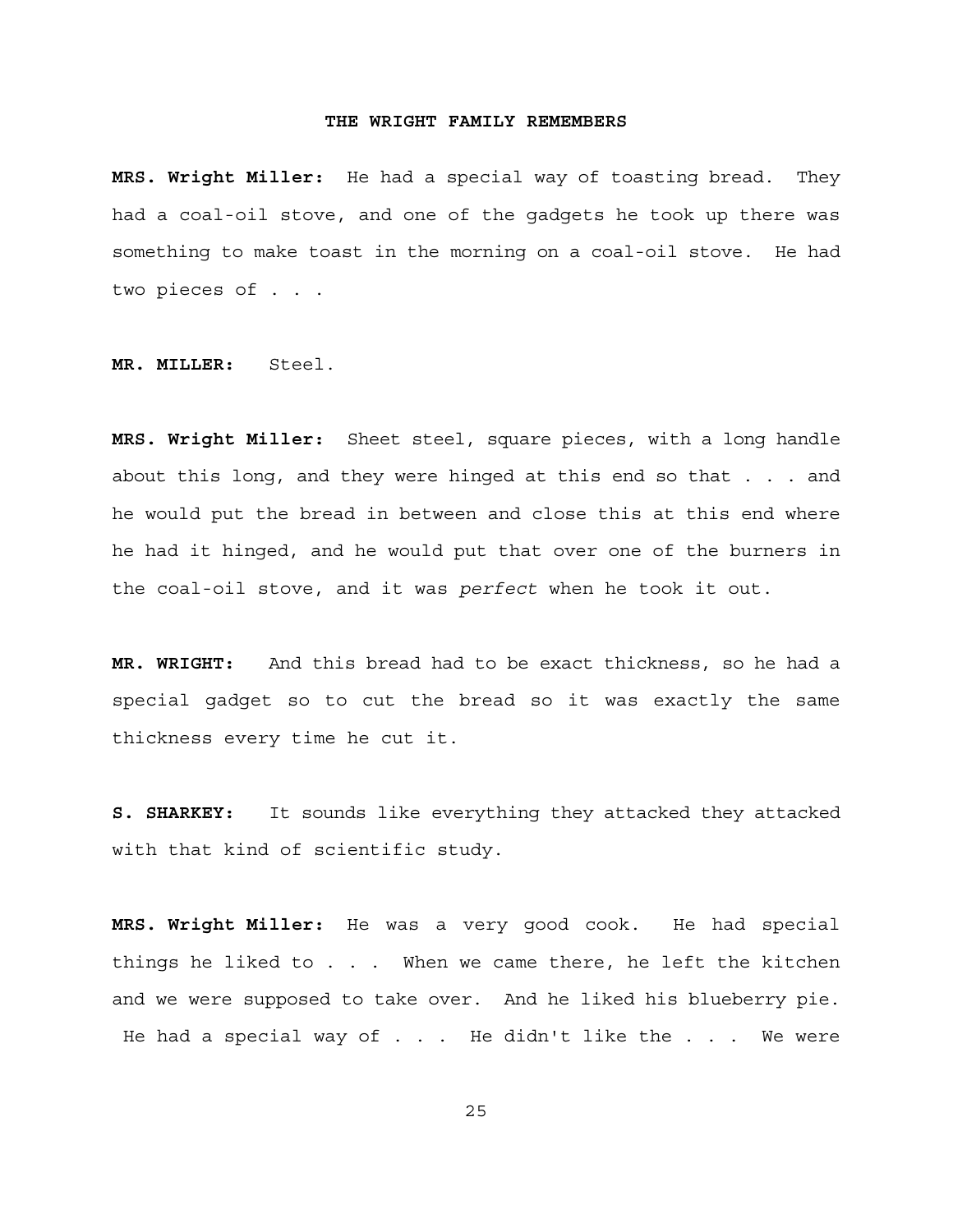to make them without any flour over the berries. He liked the juice to run out a bit, so we had to learn all his ways of making everything.

**MR. MILLER:** And we had to pick the blueberries. (laughter)

**MS. SHARKEY:** In terms of their dreaming and of their design talents, they spent a lot of time and energy just designing and building Hawthorn Hill, their beautiful home here in Oakwood, didn't they?

**MR. WRIGHT:** Yes, I can remember, of course, Uncle Wil always said they . . . I think Uncle Wil wanted a smaller home, and he said that they were going to have to have a maid for the halls. (chuckling) But I think that Uncle Orv loved the symmetry (struggling with the word) . . . I've forgot what you . . .

**MS. SHARKEY:** Symmetry, yes.

**MR. WRIGHT:** Symmetry of the house, and he had those ideas in his mind of the home, and I think he built it according to that. And it was a comfortable home and plenty of room, and it gave him a chance to relax, especially in his library there. I can remember we'd go . . . after we were married, we'd go by and see the light up there and we'd go up there, and he was always in his library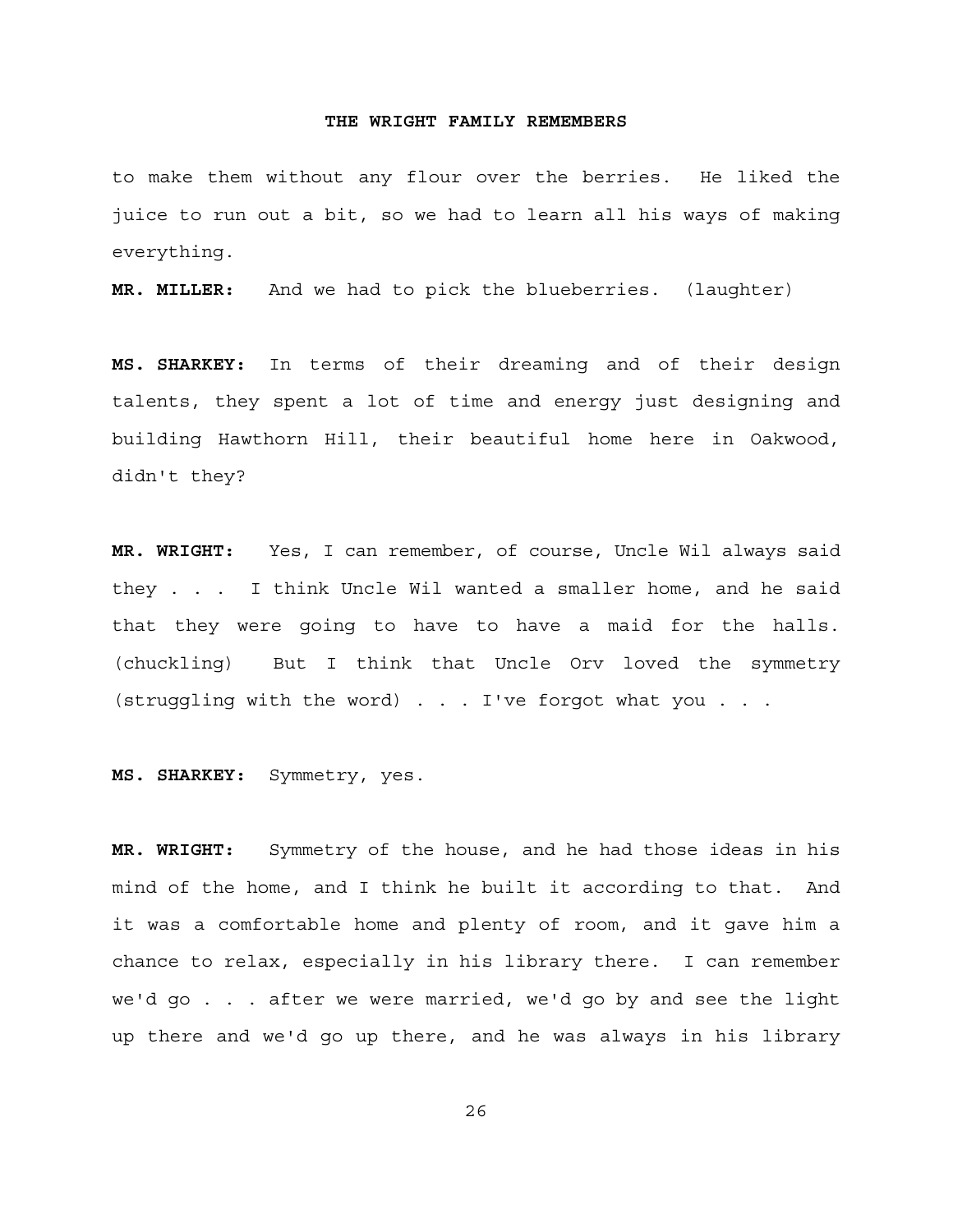there reading, and he had the phonograph going. And he had the phonograph rigged up so that he could put on a two- or three-hour program with a pile of records. And of course those were the fast records. He had a way of . . . He had a disk with pins in it, and that controlled what happened to his player, and he would just sit there and the thing would play through the whole program.

**MS. SHARKEY:** (chuckling) So you── Go ahead.

**MR. WRIGHT:** Go ahead.

**MR. MILLER:** He made that record changer himself, not one he bought.

**MS. SHARKEY:** Really?

**MR. MILLER:** And it was a Wright record changer.

**MRS. Wright Miller:** One time he came to our front door and asked if we had any old records we didn't need. He was breaking up his own trying to get this thing working. He was breaking so many that he had not very many left. But he loved to have . . . Then he would . . . he had it fixed so that he would have . . . he could turn them over and play one side and then the other side, or he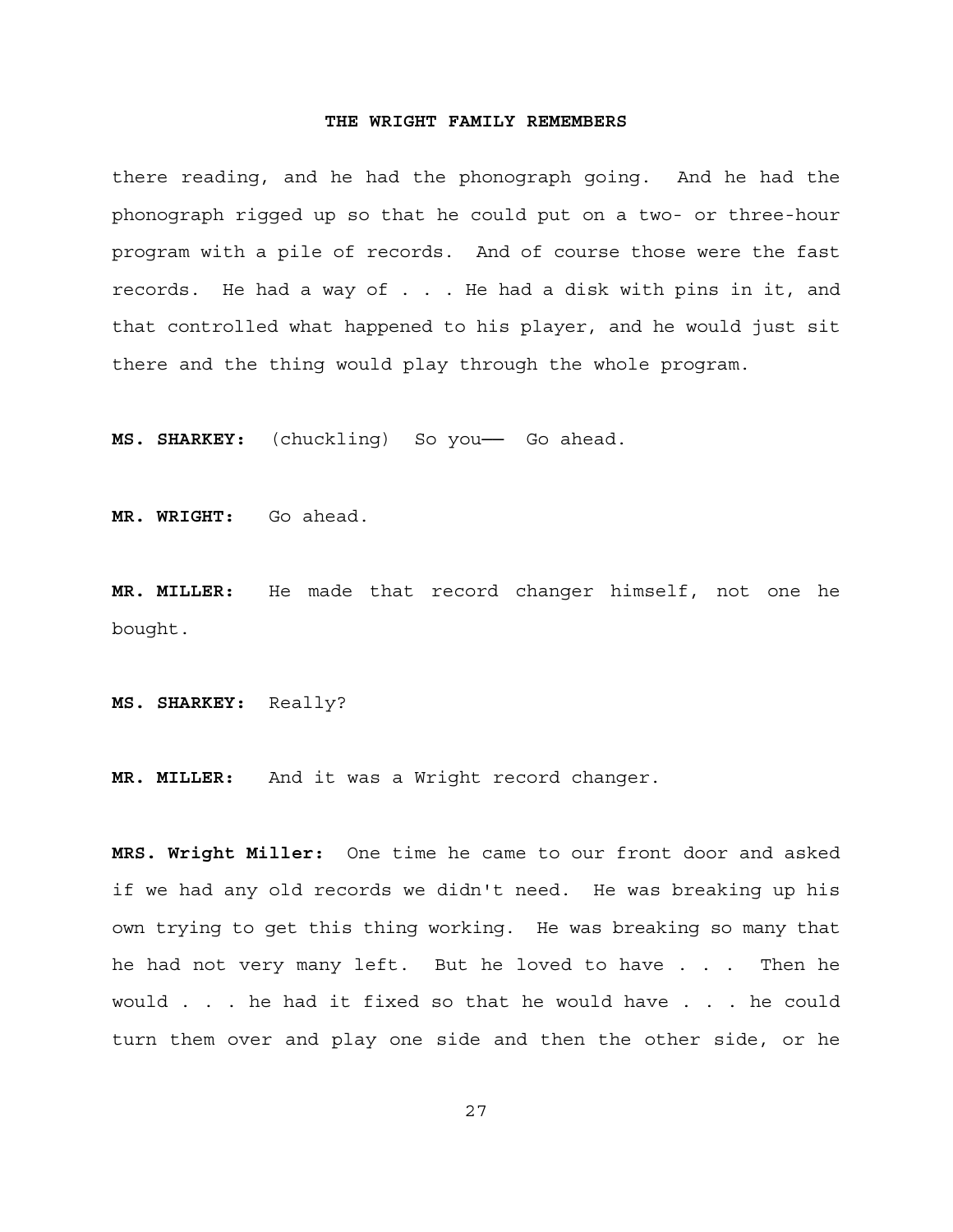could . . . But he would forget how he had it geared, and he would make lots of mistakes, you know. Oh, he loved that. He just loved the whole thing. He just loved to fool with it.

**MR. WRIGHT:** He loved the mechanics better than the music. (chuckling)

**MS. SHARKEY:** Sue, you had a lot of happy times in that Hawthorn Hill home, I'll bet.

**MRS. WRIGHT:** Yes, we did. My first experience was when I joined the family, the Christmas party that I got my diamond ring. (chuckling) And Horace picked me up and he stopped on the west side to pick up a plant for his mother, and as we stopped there he had the diamond in his hand and he said, "I suppose you want this." (chuckling) His mother had told him to please give it to me before I got out there.

**MS. SHARKEY:** Sue, that was very romantic. (chuckling)

**MRS. WRIGHT:** Then, when I got there, I had wondered what I would take for a Christmas gift to somebody like that. I knew the others were taking gifts, so I decided it should be more personal probably, so I made homemade fudge for him. And he wouldn't even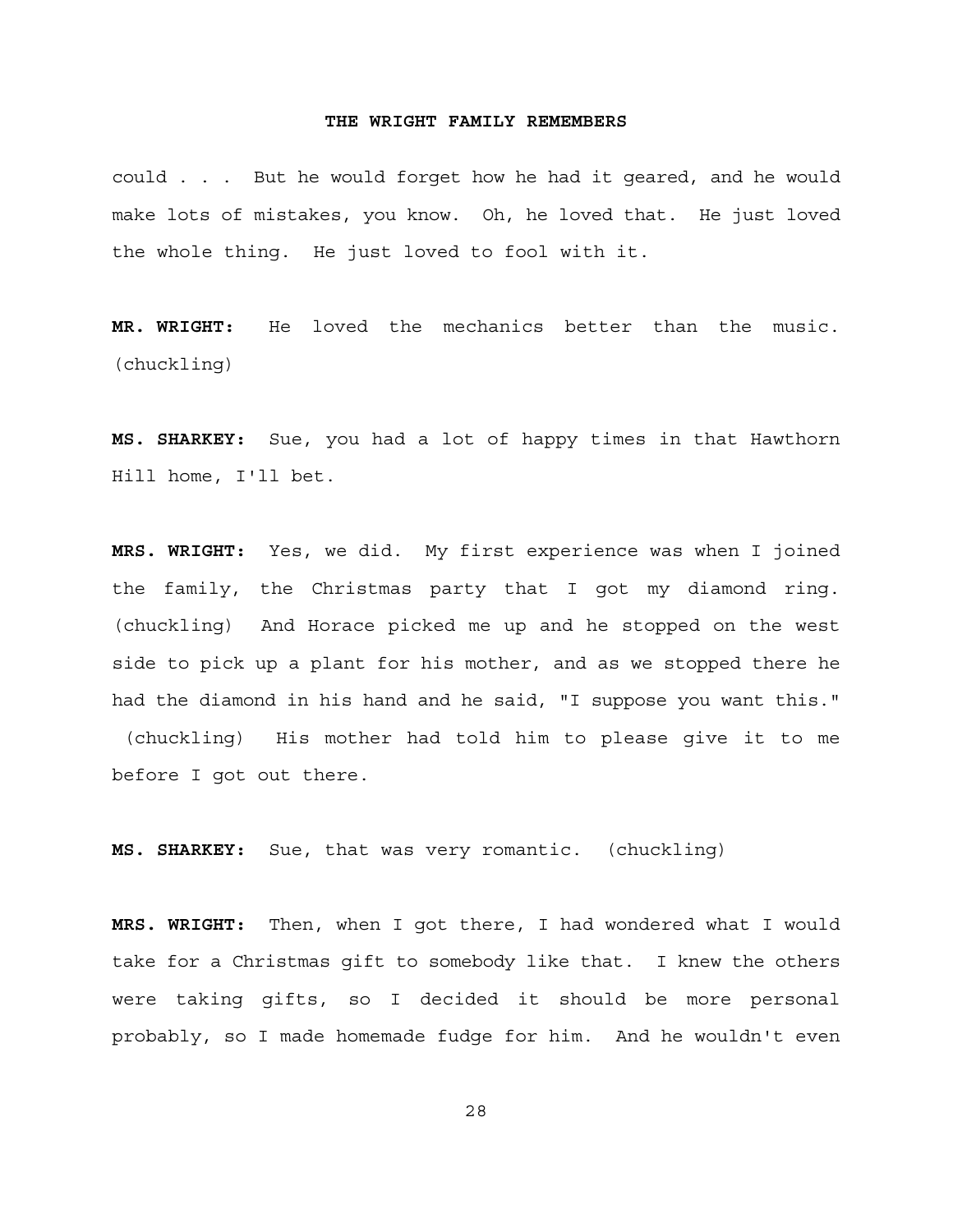open it. He put it away (chuckling) so that nobody else could have it when I gave it to him. Well, then when I was married, why, we decided that he would be the least likely person to be thought of to take us away from the reception, which was at my mother's home in Dayton View, and that we had to travel from there to the west side where his father was taking care of our coupe that we were going to take our honeymoon in. And so as we started to leave the house, all the cars started following Orville Wright, and we went up . . . There were a lot of dead-end streets around that area at that time.

**MR. WRIGHT:** There were at that time.

**MRS. WRIGHT:** And so Uncle Orv hit one of the dead-end streets and he drove right up over the field and onto the next street. Had us scared to death. (chuckling) And then he drove clear down through Main Street with everybody tooting their horns at us, you know, and then came up the driveway at Harmon Avenue, and we dashed in one door and right out the other door and down a little hill where we got the streetcar to where our car was parked. (chuckling) And then he opened the front door and he invited all the guests to come in. (chuckling) So that's my greatest memory.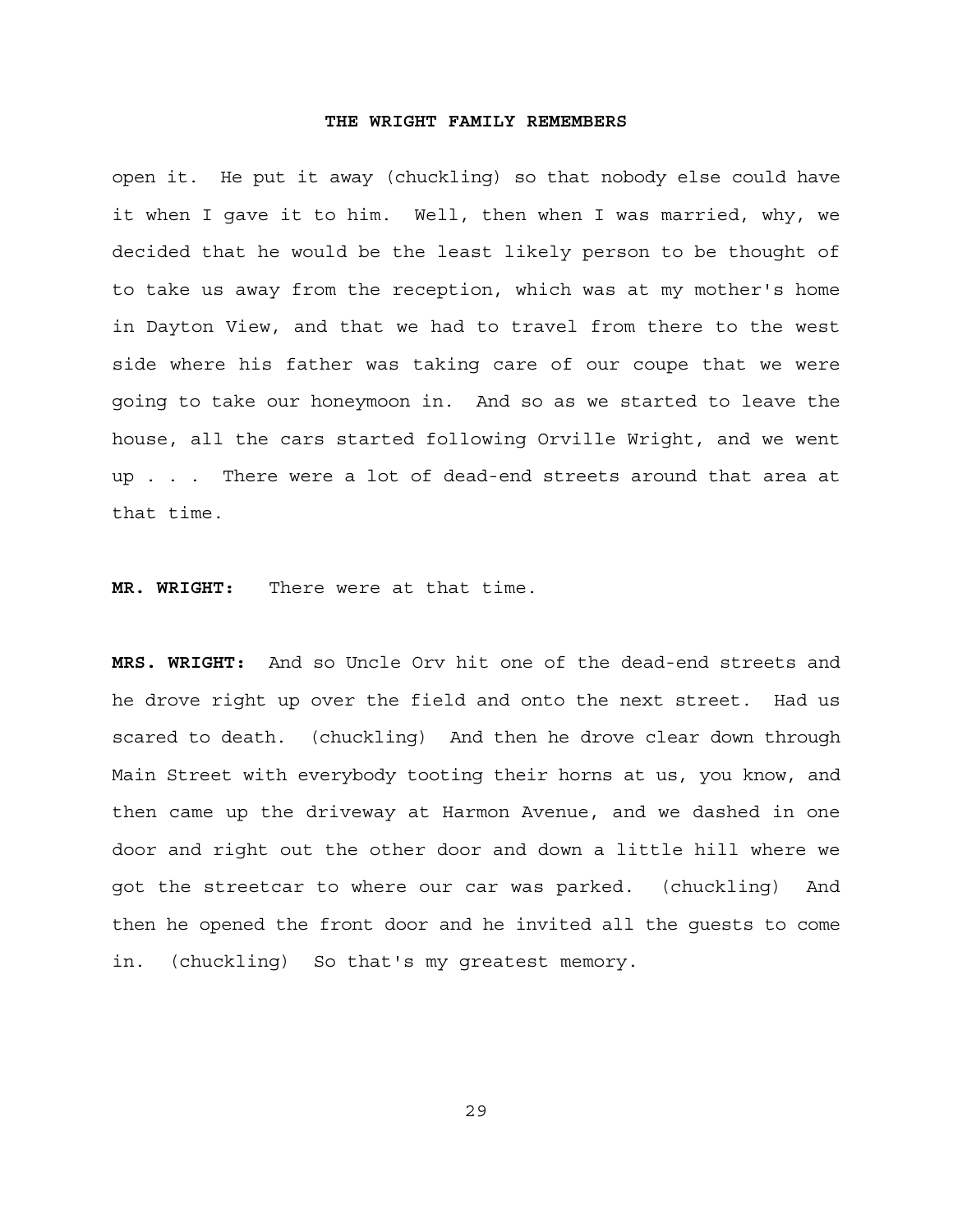**MS. SHARKEY:** Oh yes, it's a wonderful one. Thank you for sharing it. Now, weren't you two married in that home?

**MRS. Wright Miller:** Oh yes. Yes, we were the first ones. And we asked . . . I had asked the photographers to come and take some pictures, and Aunt Katharine felt that that was a private affair so she dismissed them, so I don't have a picture, not one. **MS. SHARKEY:** Oh, that's too bad.

**MRS. Wright Miller:** No, we had what was called a "Rainbow Wedding." Each one of the girls that were in the wedding party had a different color of dress on, and great huge bunches of longstemmed pansies which went with all the dresses. And one of the people that they had gotten to serve the lunch that they had afterward didn't show up, and Uncle Orv and my mother and father and some friends of theirs that lived close by were all helping serve because this man hadn't come. I don't think there is anything else. It was a beautiful wedding.

**MR. MILLER:** Sixty-six years ago.

**MS. SHARKEY:** Sixty-six years ago. That's a wonderful story. Another great story that I really, dearly want to capture on tape, actually two of them, but one of them is about when Charles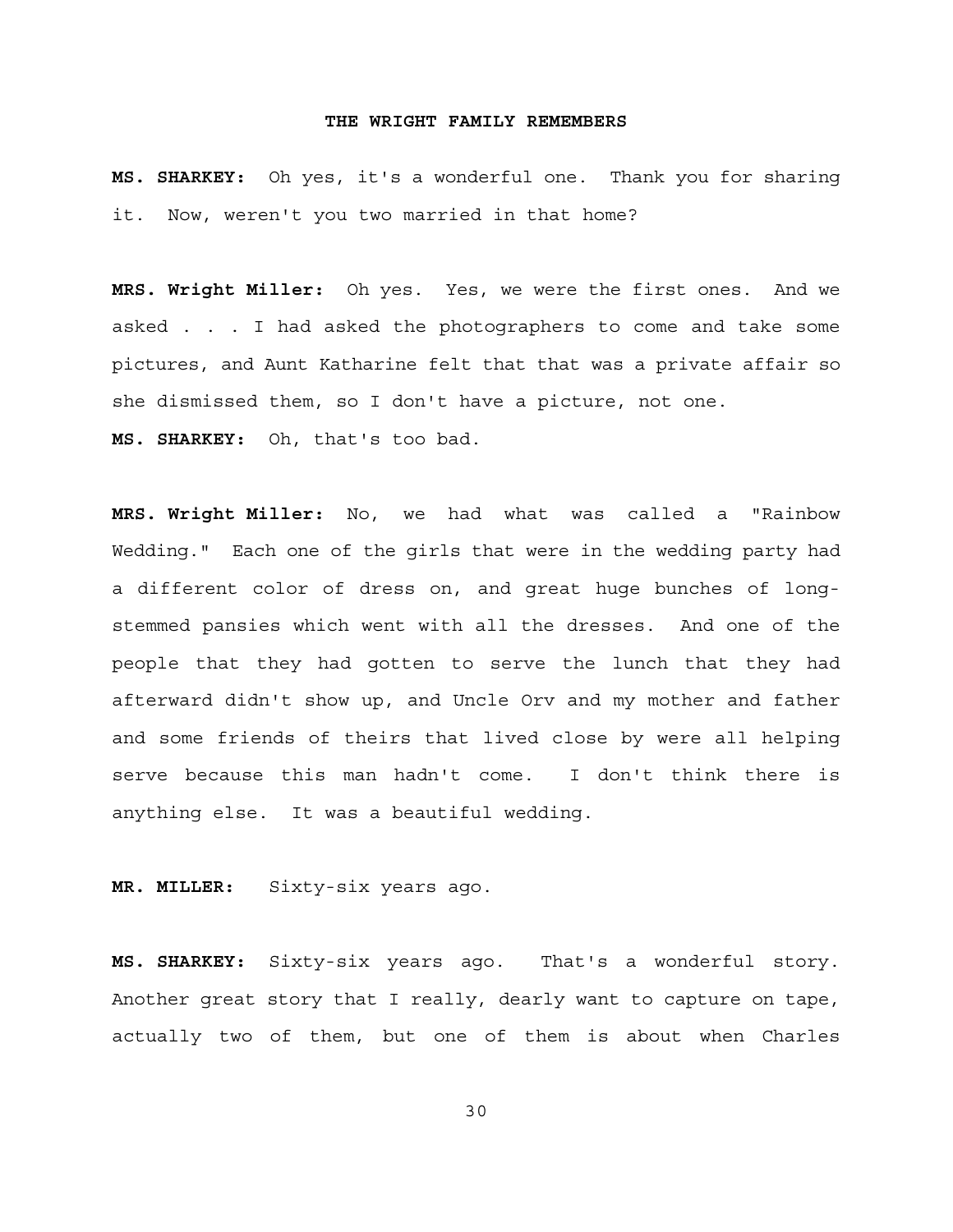Lindburgh came to town, and maybe you could both share telling me about that. That was a big visit.

**MRS. Wright Miller:** Well, when Uncle Orv knew that Lindburgh was going to make the flight, he was very much interested, and he did not have a radio, so he came to our house. And he told us he was coming, and we had something else going on that afternoon, so we said, "Well, just come ahead." And we had a little helper in the house to take care of the children, and she would let him in and he could listen to the whole thing. So I instructed her that . . . told her that he would be there and told her to just get him a drink, a cool drink or whatever he wanted, and he'll probably just want to sit there and listen to it. So he came and he listened to every bit of it, and was so thrilled. I'm sure he was thrilled to death. And afterwards he invited him to . . . He invited Charles Lindburgh to come to his house, and he said it would be . . . he could be in the house and have a quiet dinner and wouldn't have to . . . he could go to bed early if he wanted to. And he accepted the invitation. And when they went out to Wright Field they picked him up, and the people of Dayton knew that he was coming and thought that he would pass through downtown, so the crowd was gathering downtown to see Lindburgh. But Lindburgh had promised his backers that he would not be in any . . .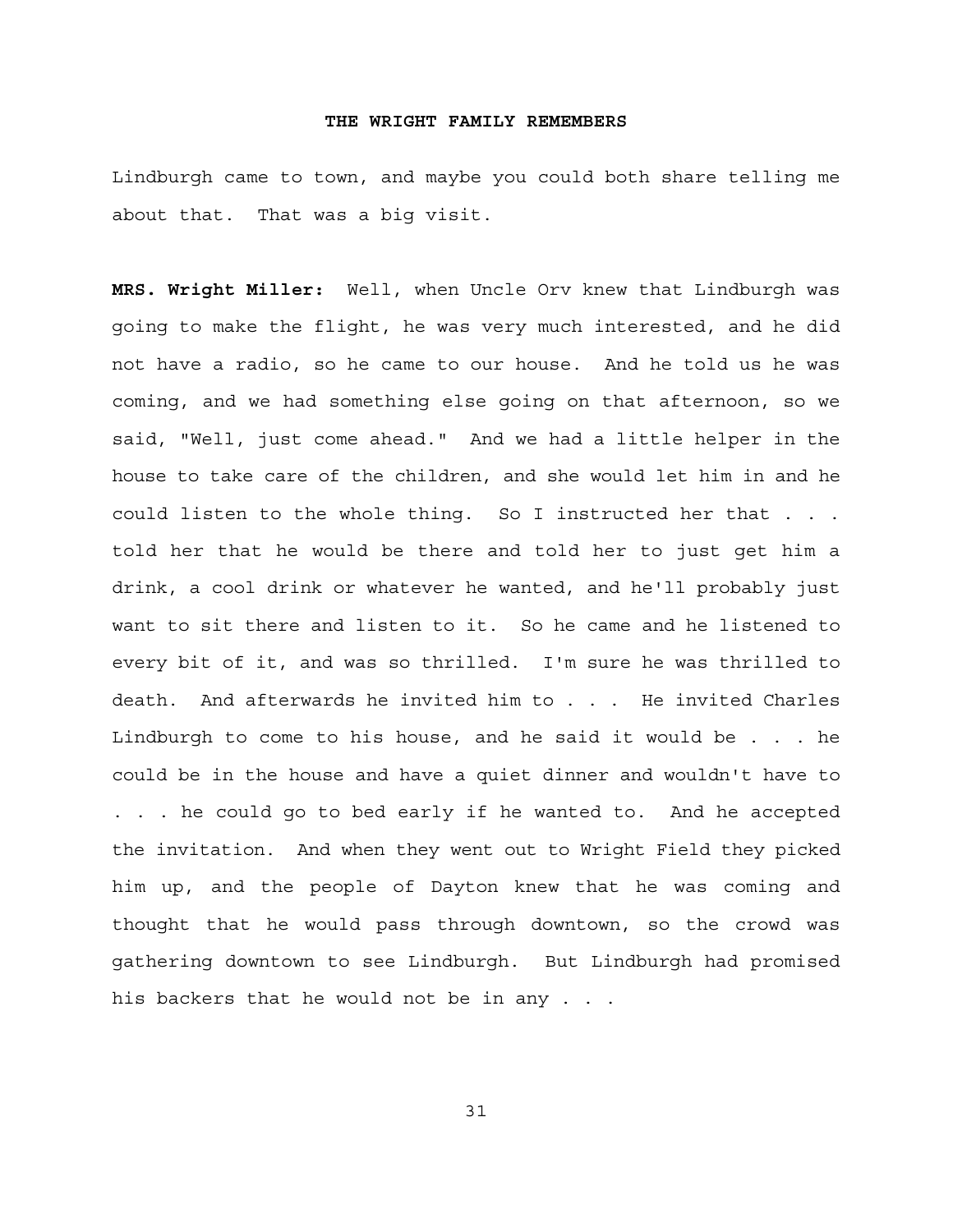**MR. MILLER:** In any public appearances.

**MRS. Wright Miller:** Make any public appearance before he went back to St. Louis. So he told them, when he saw how things were going and that people were lining up, he said  $\ldots$  he said very nicely, but he said he would get out of the car if they continued on the way they were taking. And so they went by the back streets to Hawthorn Hill. And when they got there everything was quiet enough. They all went in the house and were about to have dinner, it was about dinnertime, when they noticed out on the lawn that people were starting to gather. And pretty soon it was a crowd. And then they were up in the trees and tramping all . . . It was more like just a crowd. They were elbowing each other and they were getting . . . it was getting to be a big crowd. So Uncle Orv, when they were about through with dinner, they went upstairs because they came up and looked in the windows. And so Uncle Orv asked Lindburgh if he would go out on the little . . . what do you call it?

#### **MR. MILLER:** Balcony?

**MRS. Wright Miller:** Balcony over the doorway, if he would go out there and . . . to satisfy the people. He felt that if they just saw him that they would . . . that would be the end of it. So he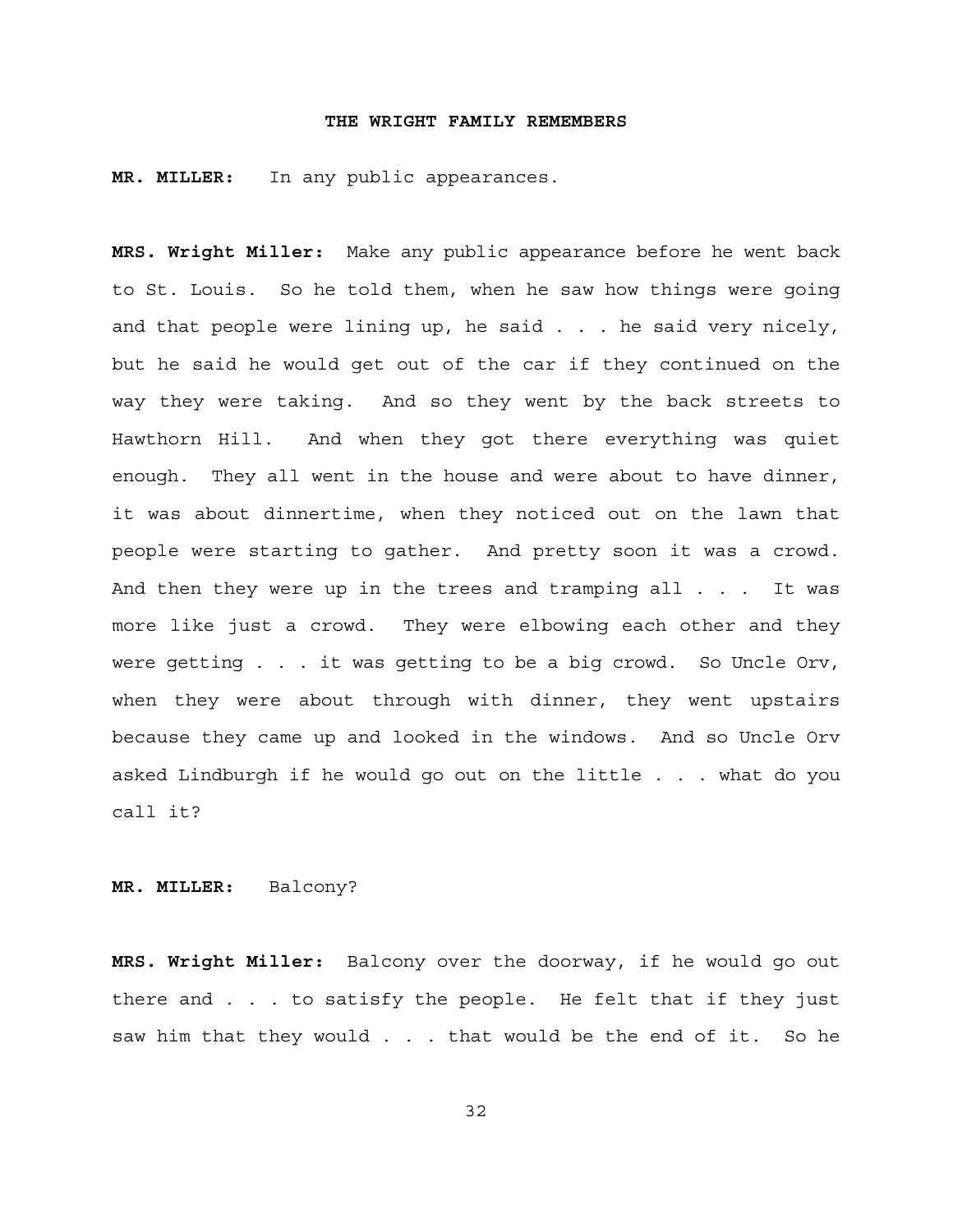went . . . He did, he went out and Uncle Orv stood beside him. And the crowd was satisfied and dispersed. That was the end of it.

**MS. SHARKEY:** (chuckling) After tramping over all the flowers, huh?

**MRS. Wright Miller:** Tramping down all of the shrubbery and the flowers.

**MS. SHARKEY:** Wilbur died at a young age, and you were saying── **MRS. Wright Miller:** Yes, he died in 1912.

**MS. SHARKEY:** Yes, and I think Orville must have missed him dearly.

**MRS. Wright Miller:** He did, and he always said he felt that Uncle Wil was in the next room. Whenever he wanted to make a decision about anything, he always felt that. He felt a sort of a presence there, that he knew what Uncle Wil would want him to do.

**MS. SHARKEY:** So that closeness was still there?

**MRS. Wright Miller:** Yes, it was. And as I said, as small children, they were with each other most of the time.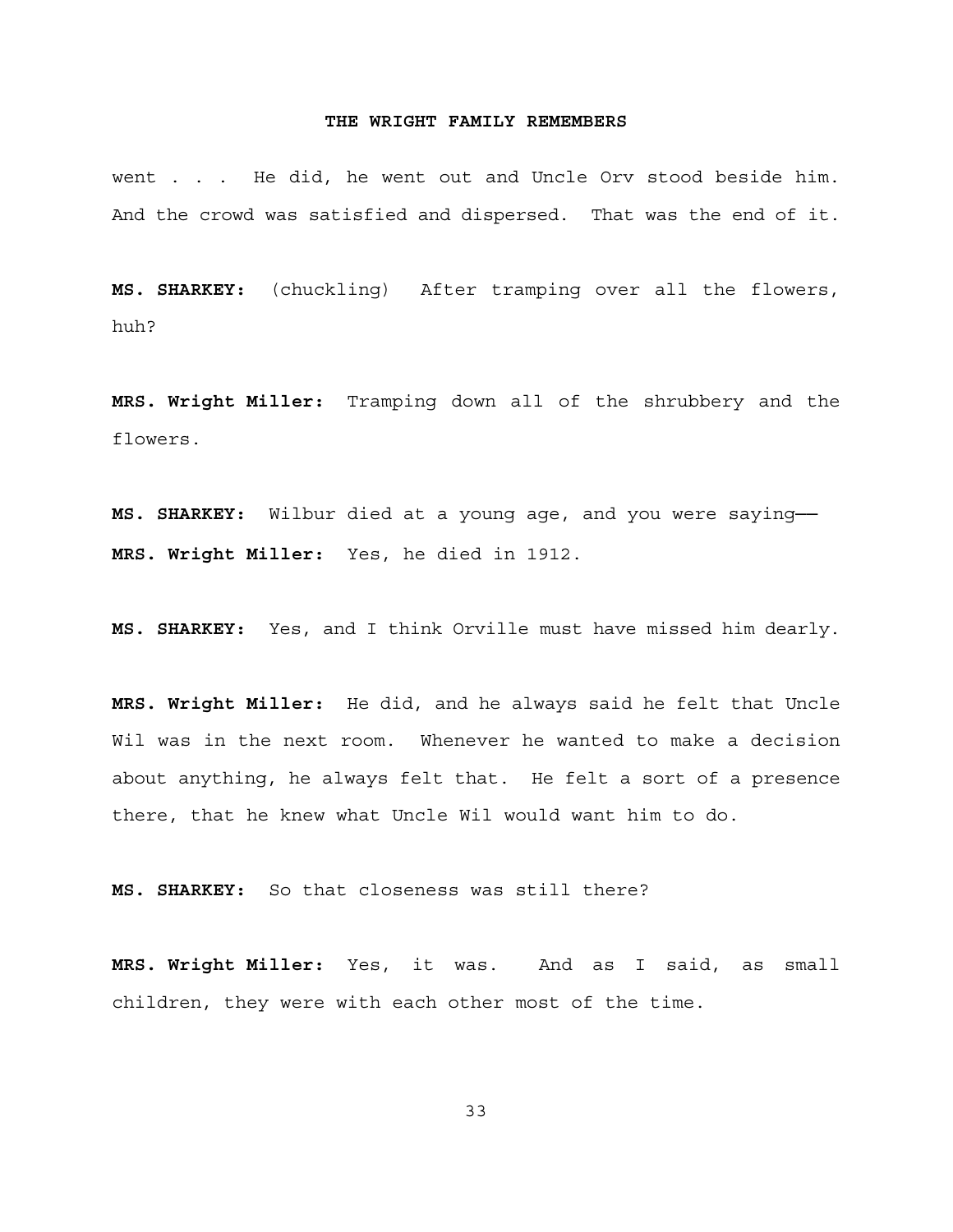**MS. SHARKEY:** That's a wonderful story. Well, thank you very much for coming to join us tonight, and we wish you all a good evening.

[END OF SEGMENT 1]